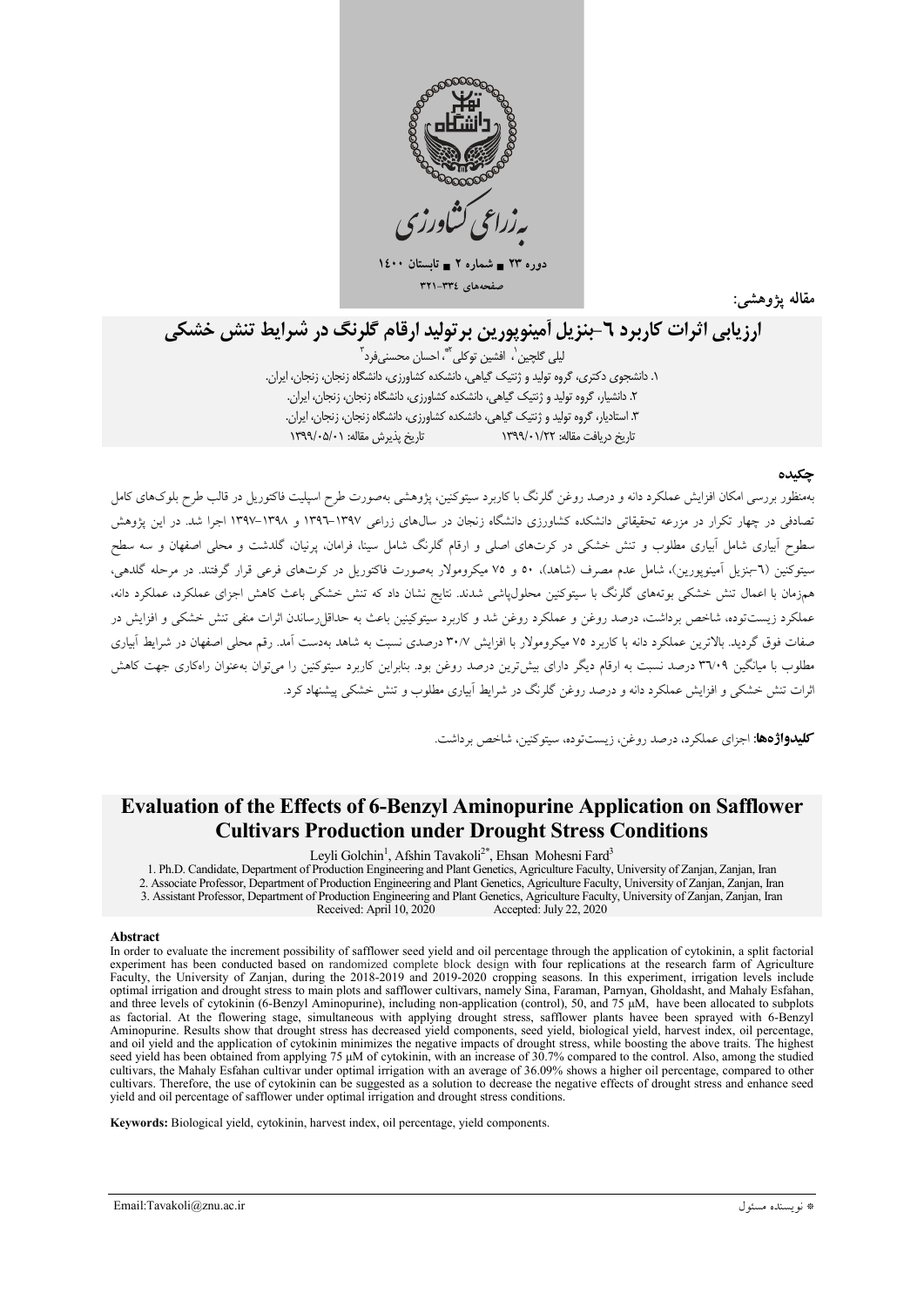پاسخ به تنش استفاده می کنند ( ,Zwack & Rashotte 2015). سیتوکنینها گروهی از هورمونها هستند که بر بسیاری از فرایندهای فیزیولوژیک و نموی تأثیر میگذارند. سیتوکنینها در کنترل تقسم سلولی، انتقال مواد غذایی، غالبیت انتهایی، تشکیل و فعالسازی مریستم انتهایی، نمو گل، شکستن خواب جوانه و جوانهزنی بذر Mazid et al., 2011; Wani et ) نقش مهمی ایفا میکنند al., 2016). كاربرد سيتوكينين تحت شرايط تنش خشكى سبب افزایش عملکرد دانه، سطح برگ، عملکرد زیستتوده، محتوای نسبی آب برگ و وزن هزاردانه گندم شد (Nagar et al., 2015). كاربرد سيتوكنين علاوه بر تأثیر مثبت بر تنش خشکی از طریق افزایش تحمل به خشکی با تأخیر در پیری برگ و افزایش پایداری غشا سلولی میشود. گزارش شده که کاربرد سیتوکنین در مرحله زایشی باعث افزایش انتقال اسمیلات در برگها در گیاه یاتروفا شده است (Pan & Xu, 2011). کاربرد ٥٠ میکرومولار سیتوکنین در طی گلدهی گلرنگ در شرایط آبیاری مطلوب، حدود ۱٤۰ روز پس از کاشت بسیار مؤثر بوده و باعث افزایش عملکرد، وزن صددانه و ضريب شكست در روغن شده است ( Ullah & Bano, 2011). نتایج کاربرد سیتوکنین بر گیاه گلرنگ نشان داد که که تیمار ۷۵ میکرومولار سیتوکنین باعث افزایش اجزای عملكرد و عملكرد دانه شد (Mohammadi et al., 2014). با توجه به اهمیت گیاه گلرنگ در تغذیه انسان، با تأمین امنیت غذایی، کاهش وابستگی به واردات دانههای روغنی وهمچنین مقاومت بالای آن به شرایط نامساعد محیطی، پژوهشها روی سازگاری و قابلیت کشت گیاه گلرنگ در داخل کشور ضروری است. هدف از انجام این پژوهش بررسی امکان افزایش عملکرد دانه و درصد روغن با کاربرد سیتوکنین در دو شرایط آبیاری مطلوب و اعمال تنش خشکی بود. 1. مقدمه

افزایش جمعیت جهان، چالشهای عمدهای را در بخش کشاورزی بهمنظور تأمین امنیت غذایی ایجاد کرده است (Smol, 2012). با توجه به افزایش جمعیت و مصرف سرانه روغن، در کشور ما ایران با وجود تولید داخلی دانههای روغنی، بخش عمدهای از روغن مورد نیاز کشور از خارج کشور تأمین میشود. گلرنگ یکی ازدانههای روغنی جهان است که متعلق به خانواده Asteraceae میباشد، از بذرهای آن برای استخراج روغن و غذای پرندگان استفاده میشود (Emongor, 2010). گلرنگ بومی ایران بوده و بهدلیل قابلیتهایی نظیر سازگاری بالا با شرایط نامساعد، مقاومت به شوری و خشکی و همچنین داشتن روغنی با کیفیت موردتوجه میباشد .(Mohammadi et al., 2014)

در کشور ما تنش خشکی بهعنوان مهمترین تنش تأثیرگذار بر گیاهان زراعی معرفی شده است. خشکی را به عنوان یک عامل تنش(ای محیطی می توان فقدان یا کمبود نزولات جوی و بهعبارتی کمبود رطوبت در محیط ریشه تعریف نمود، که موجب کاهش محصول می شود (Hu et al., 2014). عملکرد دانه از آبیاری در طول فصل رشد تأثیر میپذیرد، بهطوریکه همه فرایندهای زایشی که در تعیین عملکرد دانه در گلرنگ نقش دارند، اعم از تشکیل گلها، تشکیل طبقها، تشکیل دانهها و پرشدن دانهها تحت تأثير تنش رطوبتي قرار ميگيرد مرحله گلدهی در گلرنگ حساس ترین مرحله به تنش خشکی است. پژوهشها در مورد اثر تنش خشکی بر عملکرد دانه در مناطق مختلف نشان میدهد که عملکرد دانه گلرنگ در این شرایط از ۱ تا ۳/۳ تن در هکتار متغیر است و تنش خشکی باعث کاهش عملکرد در گیاه گلرنگ میشود .(Beyyavas et al., 2011)

گیاهان از مکانیسمهای پیچیده و گوناگونی جهت

بەزراعى كشاورزى دوره ۲۳ ∎ شماره ۲ ∎ تابستان ۱٤۰۰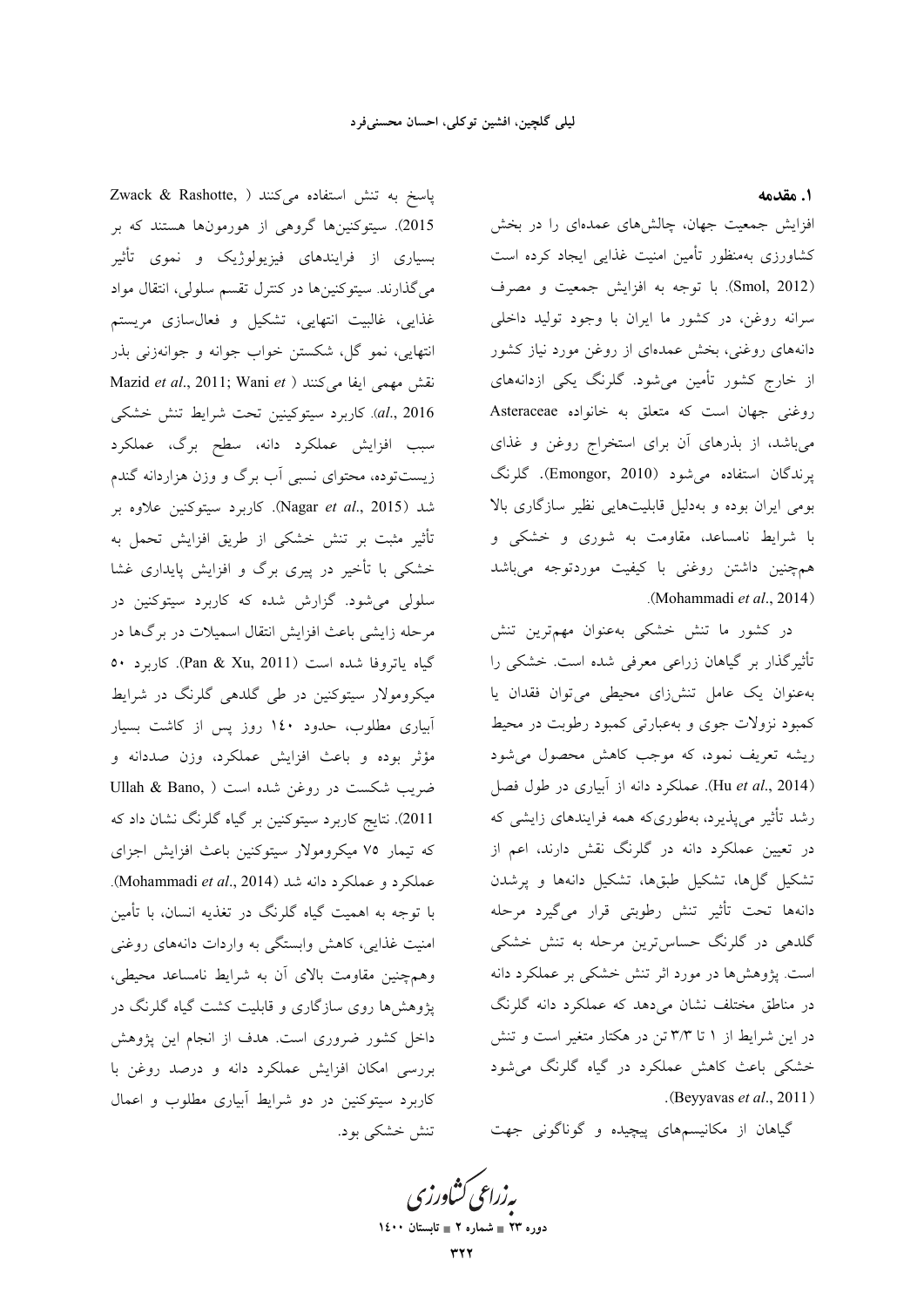### ۲. مواد و روشها

این پژوهش در مزرعه تحقیقاتی دانشکده کشاورزی دانشگاه زنجان واقع در عرض جغرافیایی ۳٦ درجه و ٤٠ دقيقه شمالي و طول جغرافيايي ٤٨ درجه و٢٤ دقيقه غربي و ارتفاع ۱۵۹٤ متری از سطح دریا در سالهای زراعی ۹۷–۹۲ و ۹۸–۹۷ بهصورت طرح اسپیلیت فاکتوریل بر پایه طرح بلوکهای کامل تصادفی در چهار تکرار انجام شد. تیمارهای آزمایش شامل سطوح آبیاری (پتانسیل آب خاک ۰/٤- مگاپاسکال بهعنوان تیمار شاهد و پتانسیل آب خاک ۲- مگاپاسکال تیمار تنش خشکی) بهعنوان فاکتور اصلی و فاکتورهای فرعی شامل پنج رقم گلرنگ (سینا، گلدشت، فرامان، پرنیان و محلی اصفهان) و محلول،یاشی

با هورمون سیتوکنین (٦-بنزیل آمینوپورین، شرکت سیگما آلدریچ، ساخت کشور ایالات متحده آمریکا) در سه سطح (صفر (شاهد)، ٥٠ و ٧٥ ميكرومولار) انجام شد. در بين ارقام نیز رقم پرنیان، رقم اصلاحشده جدید برای اولین بار در منطقه زنجان کاشته شد. ارقام مورداستفاده گلرنگ از مؤسسه تحقیقات اصلاح و تهیه نهال و بذر کرج تهیه شد. اطلاعات هواشناسی زنجان در دوسال زراعی و نیز برخی ویژگیهای مرتبط با خاک محل اجرای پژوهش در جدولهای (۱) و (۲) آورده شده است.

آمادهسازی زمین در اسفندماه سالهای ۱۳۹۷ و ۱۳۹۸ انجام شد. بذور در بیستم فروردینِماه کاشته و بلافاصله أبياري انجام شد.

| پتاسيم | فسفر  | نيتروژن | اهک   | مادہ الے | هدايت الكتريكي | اسيديته | ىافت خاك |
|--------|-------|---------|-------|----------|----------------|---------|----------|
| (ppm)  | (ppm) | (%)     | (9/0) | (%)      | (ds/m)         | (PH)    |          |
| ۲٥٦    | ۸/٤   |         | 0/7   | ۱/۷۵     |                | $V^*$   | لوم شنبي |

جدول۱. برخی ویژگیهای مرتبط با خاک محل اجرای آزمایش

| اطلاعات                  | فروردين                 | ارديبهشت                 | خرداد                           | تير                             | مر داد                                  | شهريور                          |
|--------------------------|-------------------------|--------------------------|---------------------------------|---------------------------------|-----------------------------------------|---------------------------------|
|                          | (April)                 | (May)                    | (June)                          | $(\text{July})$                 | (August)                                | (September)                     |
|                          |                         |                          | $1497 - 149$                    |                                 |                                         |                                 |
| مجموع بارش ماهانه (cm)   | $\cdot$ /20             | Y/Y                      | $1/\mathsf{r}\wedge$            | ٠                               | $\cdot$ / $\cdot$ $\uparrow$ $\uparrow$ | $\cdot/\cdot$ 0                 |
| میانگین دمای ماهانه (C°) | 11/A                    | $17^{\prime}/7^{\prime}$ | 17/7                            | $\Upsilon \Upsilon/\Upsilon$    | $Y \circ / \Lambda$                     | $Y1/\Lambda$                    |
| حداکثر دما (°C)          | $1\Lambda/V$            | $Y\Lambda/T$             | $\mathbf{r} \cdot / \mathbf{1}$ | $\Gamma$ 0/ $\gamma$            | $\mathsf{r}_{\Lambda/\mathsf{T}}$       | $\mathbf{r} \cdot \mathbf{r}$   |
| حداقل دما (°C)           | $2/\Upsilon$            | $\lambda/\xi$            | 177                             | $1/\lambda$                     | $1V/\xi$                                | 1V/T                            |
| رطوبت نسبي (٪)           | $27/\lambda$            | 71/0                     | OV/9                            | $\mathcal{N} \circ \mathcal{N}$ | 21/T                                    | 27/7                            |
|                          |                         |                          | $144V - 144A$                   |                                 |                                         |                                 |
| مجموع بارش ماهانه (cm)   | Y/V                     | $\mathsf{Y}/\mathsf{T}$  | $\cdot$ /19                     | $\cdot/\cdot$ $\vee$            | ٠                                       | $\cdot/\cdot$ \                 |
| میانگین دمای ماهانه (°C) | 9/0                     | $\frac{17}{\Lambda}$     | $\Delta$                        | $Y\Sigma/\Sigma$                | ۲٥                                      | $\mathbf{Y} \cdot / \mathbf{A}$ |
| حداکثر دما (°C)          | 10/T                    | $Y\Sigma/\Sigma$         | $\Gamma \wedge \wedge$          | $\Upsilon\Upsilon/\Lambda$      | $\Gamma \circ / \wedge$                 | $\mathbf{r} \cdot / \mathbf{1}$ |
| حداقل دما (°C)           | $\mathsf{r}/\mathsf{v}$ | $V/\mathbb{I}$           | 11/1                            | 17/9                            | 17/T                                    | $17/\lambda$                    |
| رطوبت نسبي (٪)           | TV/Y                    | 07/2A                    | $2\Lambda/97$                   | $Y\Sigma/T$                     | $2 \cdot 124$                           | 20/9                            |
|                          |                         |                          |                                 |                                 |                                         |                                 |

حدول ۲. اطلاعات هواشناسی زنجان در طی ماههای احرای آزمایش

<mark>یه زراعی کشاورز</mark>

دوره ۲۳ = شماره ۲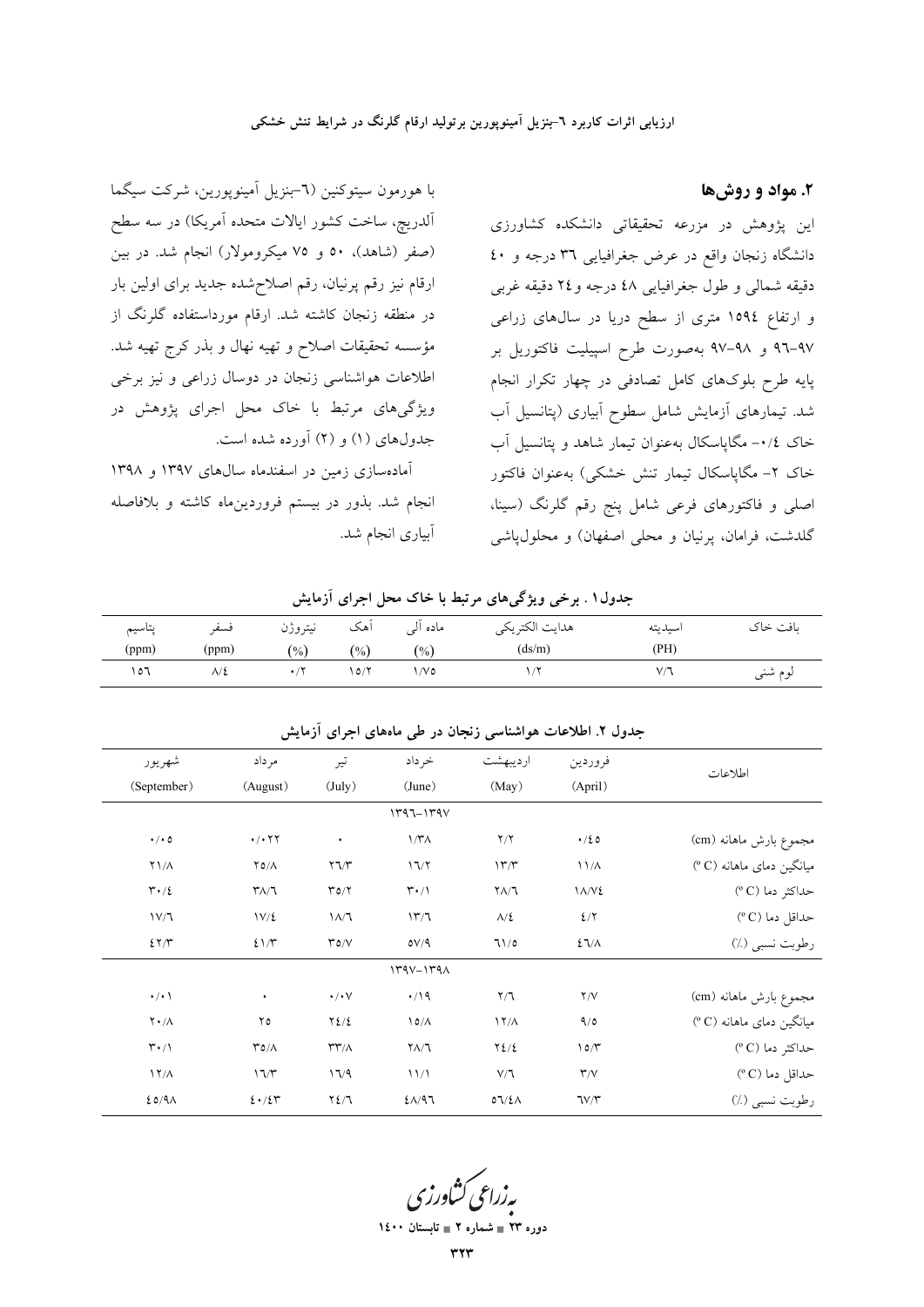اشارهشده (صفر (شاهد)، ٥٠ و ٧٥ ميكرومولار) همزمان با اعمال تنش خشکی و سه بار به فاصله پنچ روز یکبار در هنگام غروب آفتاب انجام شد. بهمنظور کاهش کشش سطحی آب و در نتیجه جذب بهتر، مقدار پنج سی سی ماده توئین ۲۰ رقیقشده (۰/۰۱ درصد) به مخزن سمپاش اضافه شد. تیمار شاهد (غلظت صفر) شامل اسیری با آب مقطر بدون استفاده از هورمون سيتوكنين بود. براي بهدستآوردن اجزاى عملكرد، در مرحله رسيدگى فیزیولوژیکی پنچ بوته از هر کرت بهطور تصادفی انتخاب شده و سپس صفات مربوط به اجزای عملکرد شامل تعداد طبق در بوته، تعداد دانه در طبق و وزن هزاردانه اندازهگیری شد. برای اندازهگیری عملکرد دانه در مرحله رسیدگی کامل از هر کرت پس از حذف اثر حاشیهای، به اندازه دو مترمربع از وسط کرتها برداشت شد، سپس کل بوتههای برداشتشده توزین شد، تا عملکرد زیستتوده بهدست آمد و بعد از خرمن کوبی و بوجاری عملکرد دانه اندازهگیری شد. جهت اندازهگیری درصد روغن از روش سوكسله استفاده شد (Ullah & Bano, 2011). شاخص برداشت و عملکرد روغن نیز پس از انجام این اندازهگیریها محاسبه شد. تجزیه و تحلیل دادهها بهکمک نرمافزار SAS (نسخه ۹٫۱) انجام شد. برای مقایسه میانگینها از آزمون چند دامنهای دانکن سطح احتمال ٥ درصد استفاده شد. نمودارها نیز با استفاده از نرمافزار (2013) Excel ترسيم شد.

# 3. نتايج و بحث 1.3. تعداد طبق در بوته

نتايج تجزيه واريانس دادهها بيانگر تفاوت معنىدارى بين سال آزمایش، شرایط آبیاری، رقم، هورمونپاشی، اثر متقابل شرایط آبیاری در سال، اثر متقابل شرایط آبیاری در رقم و اثر متقابل رقم در سال بود (جدول ٣). مقايسه

تا مرحله ٥٠ درصد گلدهی آبیاری در تمام کرتها بهصورت يكسان انجام شد و جهت اعمال تنش خشكى آبیاری در مرحله ٥٠ درصد گلدهی در کرتهای تنش خشکی قطع شد و قطع آبیاری تا رسیدن پتانسیل آب خاک Contour- Ansel et al., ) يه ٢- مگاياسكال ادامه يافت 2010) و سپس آبیاری مجدد انجام شد. بدین منظور هر دو روز یکبار از قسمتهای مختلف مزرعه بهصورت تصادفی تا عمق ٤٠ سانتي مترى نمونه خاك تهيه و در داخل سیلندرهای فلزی قرار داده شد، سپس بلافاصله به آزمایشگاه منتقل شده و توزین شد. پس از توزین اولیه (وزن مرطوب خاک)، نمونهها را بهمدت ٢٤ ساعت در داخل آون با دمای ۱۰۵ درجه سانتی گراد قرار داده شد و سپس دوباره توزین شد تا میانگین وزن خشکشده بهدست آید. سپس منحنی رطوبتي ارتباط بين درصد رطوبت وزني و مكش خاك ترسيم شد (شکل ۱). همچنین، تیمار شاهد بهطور تقریبی هر هفته یکبار آبیاری شد، بهگونهای که رطوبت خاک در محدوده رطوبت سهل الوصول (١٨ تا ٢٢ درصد رطوبت وزني) حفظ شود. درصد وزنی رطوبت خاک مزرعه آزمایش در ظرفیت زراعی ۳۳ درصد و در نقطه پژمردگی دائم ۱۲ درصد، تعیین شد (شکل ۱).



شکل ۱. منحنی رطوبتی خاک محل انجام پژوهش

جهت اعمال تيمار سيتوكينين از ٦-بنزيل آمينويورين استفاده شد. تیمار هورمون سیتوکینین در غلظتهای

بەزراعى ڭشاورز

دوره ۲۳ = شماره ۲ = تابستان ۱٤۰۰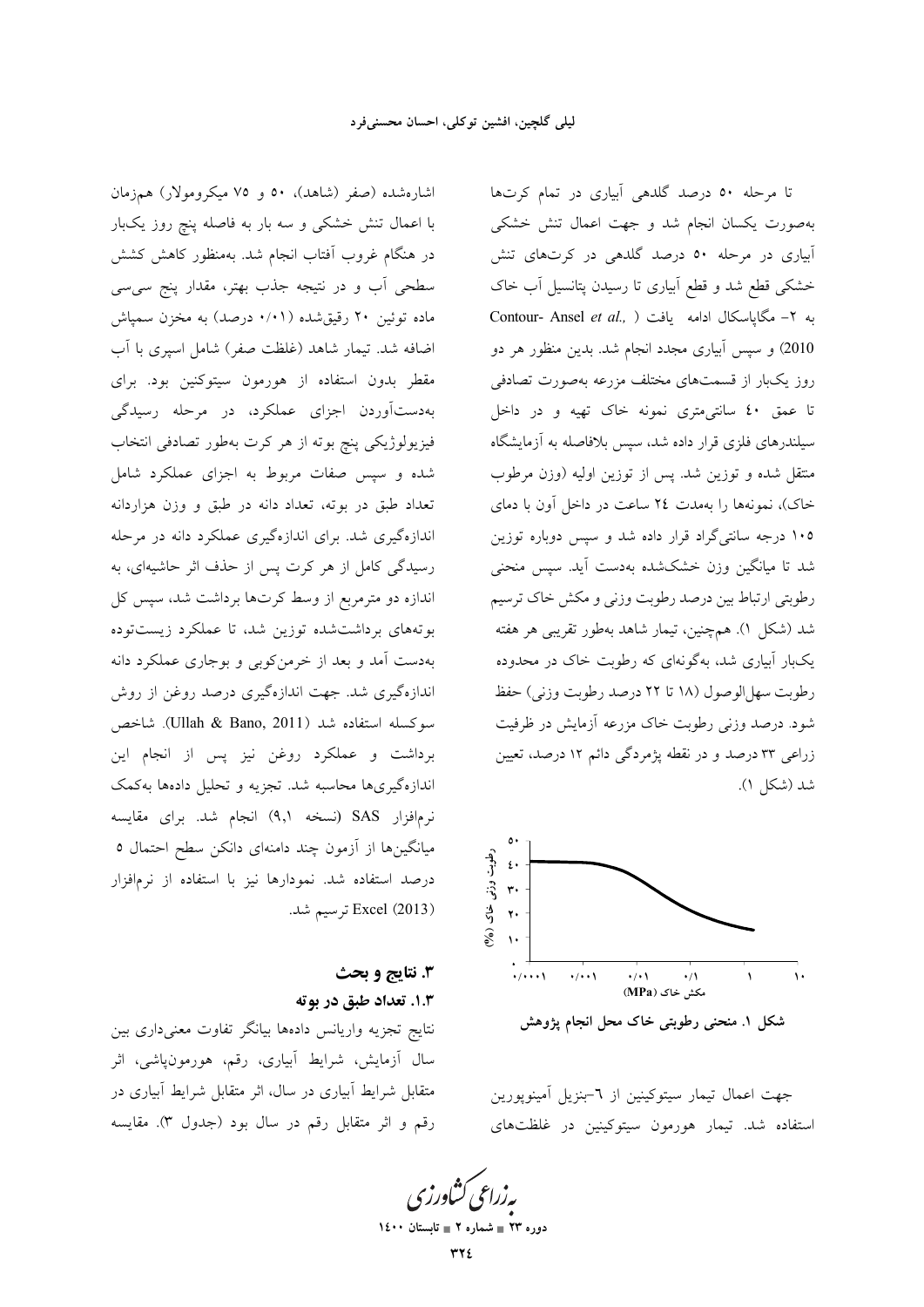میانگین اثر متقابل شرایط آبیاری در سال نشان داد که اعمال تنش خشکی در سال اول و دوم آزمایش بهترتیب باعث کاهش ۳۱ و ۱۷ درصدی تعداد طبق در بوته شد، که این اختلاف می تواند احتمالاً بهدلیل تفاوت در شرایط آب وهوایی در دو سال آزمایش باشد (شکل ۲).



شکل۲. مقایسه میانگین اثر متقابل شرایط آبیاری در سال بر تعداد طبق در بوته. میانگینهای با حروف مشابه براساس آزمون چند دامنه ای دانکن در سطح احتمال پنج درصد تفاوت معنی۱داری با هم ندار ند.

کاهش تعداد طبق در بوته در شرایط تنش خشکی می تواند بهدلیل کاهش فتوسنتز و عدم فراهمی منابع باشد که باعث ریزش طبقها و یا عقیمهاندن دانههای داخل طبقها میشود (Ghamarnia & Sooehri, 2010). رقم سینا و گلدشت هم در شرایط آبیاری مطلوب و تنش خشکی بهترتیب بیشترین و کمترین تعداد طبق را داشتند، و این در حالی است که در شرایط تنش خشکی بهترتیب کاهش ۱۸/۳۹ و ٤٨/٤٩ درصدی تعداد طبق در بوته را داشتند (جدول ٤).

همچنین، رقم سینا در هر دو سال آزمایش نسبت به ارقام دیگر بیشترین تعداد طبق در بوته را داشت

(جدول٥). همچنين كاربرد سيتوكنين باعث افزايش تعداد طبق در بوته نسبت به شاهد شد (جدول ٦). همچنین، سیتوکنین با فراهمآوردن مواد غذایی برای گلهای در حال تكامل، از طريق تأثير بر تخليه آوند آبكش باعث حفظ گل ها شده و از سقط آنها جلوگیری کرده است. در پژوهش دیگری نیز کاربرد ستیوکنین با افزایش تحمل گیاه به تنش خشکی سبب حفظ گلهای بارور روی بوته و در نتیجه افزایش تعداد طبق در بوته در هر دو شرایط آبیاری مطلوب و تنش خشکی شده است (Ullah et al., 2010).

### ٢.٣. تعداد دانه در طبق

تجزیه واریانس دادهها نشان داد که سال آزمایش، شرایط آبیاری، اثر متقابل شرایط آبیاری در رقم و اثر متقابل رقم در سال بر تعداد دانه در طبق معنیدار بود (جدول ۳). اثر متقابل شرایط آبیاری در رقم بر تعداد دانه در طبق نشان داد که رقم محلی اصفهان در شرایط آبیاری مطلوب با میانگین ۳۲/۷۳ بیش ترین تعداد دانه در طبق و رقم فرامان در شرایط تنش خشکی با میانگین ۱۷/٦۹ کم ترین تعداد دانه در طبق را داشتند (جدول ٤). از عوامل مؤثر در كاهش تعداد دانه در طبق میتوان به کمبود آب، درجه حرارت بالا، کاهش مواد Telahigue et al., ) فتوسنتزى و نارس بودن اشاره كرد 2017). اعمال خشکی در مرحله گلدهی باعث خشکشدن دانه گرده و افت میزان گل تلقیحشده و در نتیجه باعث افزایش درصد دانههای پوک در طبق و کاهش تعداد دانه در طبق شده است (Ahmed & Suliman, 2010). همچنین، اثر متقابل رقم در سال بر تعداد دانه در طبق نیز نشان داد که رقم محلی اصفهان با افزایش ۸۱/٦ درصدی بیشترین و رقم فرامان با کاهش ۲٦/۲۳ کمنرین تعداد دانه در طبق را در سال دوم داشتند (جدول ٥). قابلیت سازگاری با محیط و استفاده بهينه از شرايط مساعد محيطي مي تواند دليلي بر واكنش متفاوت ارقام مختلف نسبت به تولید دانه در هر طبق باشد.

دوره ۲۳ = شمار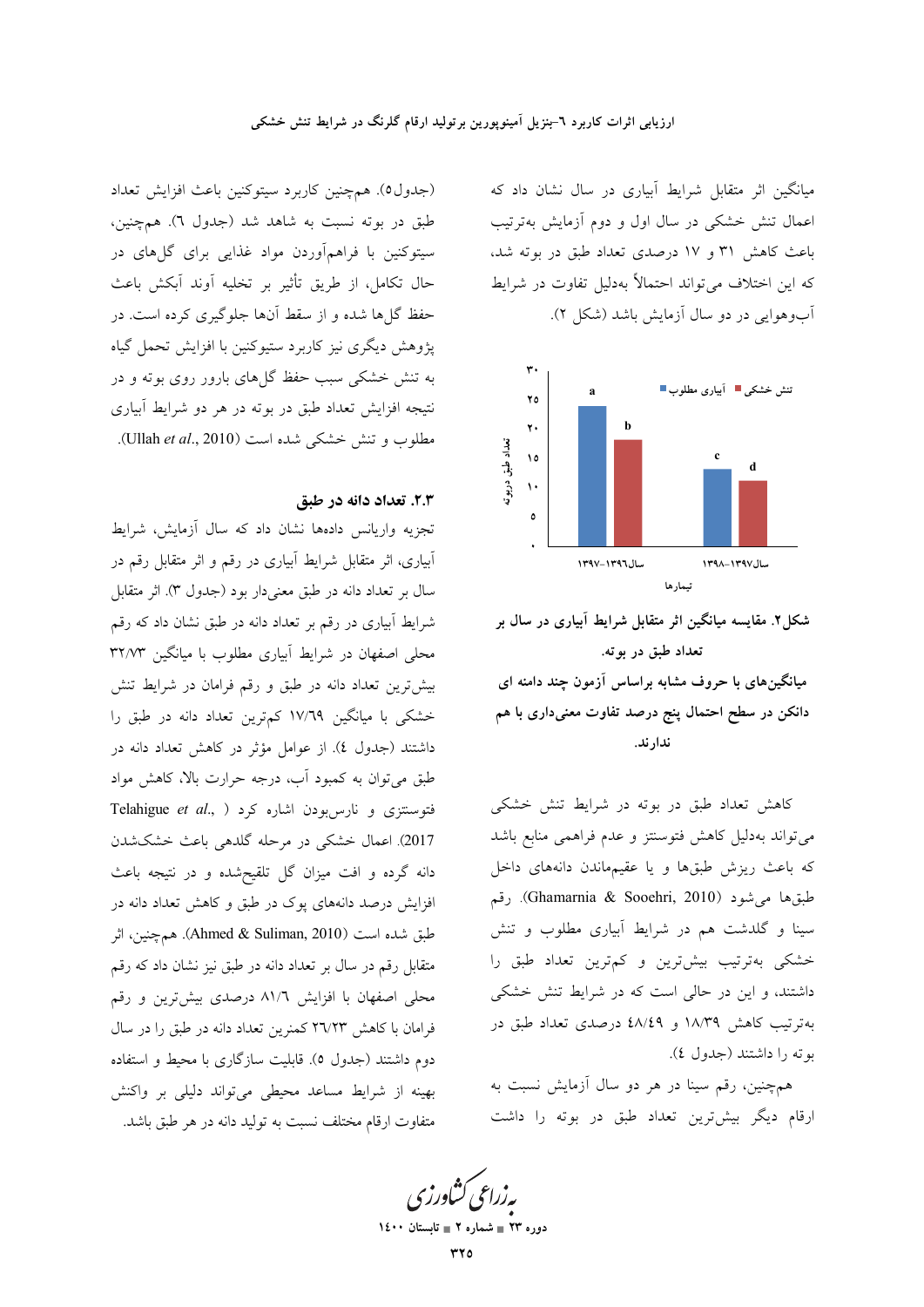|                                                                                |                                                                |                                          |                                                                                                                                        | ັ                                         |                                   |                                                  |                                                         |            |                            |
|--------------------------------------------------------------------------------|----------------------------------------------------------------|------------------------------------------|----------------------------------------------------------------------------------------------------------------------------------------|-------------------------------------------|-----------------------------------|--------------------------------------------------|---------------------------------------------------------|------------|----------------------------|
| عملكرد روغن                                                                    | درصد روغن                                                      | شاخص<br>، برداشت                         | عملكرد<br>لي.<br>په                                                                                                                    | عملكرد دانه                               | وزن هزاردانه                      | تعداد دانه در<br>$\oint$                         | تعداد طبق<br>در بوته                                    | درجه آزادی | منبع تغييرات               |
|                                                                                |                                                                |                                          | $EAXEAVQ/V10$ ** $TOEY/\cdot 9$ ** $Q/1YT_{\text{BS}}$ 00.0777./2 Yns $YE\cdot T\cdot Y/V0$ ns $AYE/0Y^{**}$ 179 $V/T0$ ** $ETY/Y0$ ** |                                           |                                   |                                                  |                                                         | $\lambda$  | سال                        |
| 1.1A. V/992                                                                    | $TV/\Sigma$                                                    | 79/77                                    | T.02.110/A                                                                                                                             | $17.1$ $127/02$                           | $\lambda$ 11/ $\lambda$           | $rr \cdot /0 \wedge$                             | 71/99                                                   | ٦          | تكرار x سال                |
| oVY9EYY/Y9                                                                     | $197/TV^*$                                                     | <b>MAY</b>                               |                                                                                                                                        |                                           |                                   |                                                  | $01 \times 119^{44} \text{100}001^{44}$                 |            | أبياري                     |
| 12V''/09ns                                                                     | $90/\lambda$ ns                                                | $0/\Omega$ 9ns                           | $72571 \cdot \frac{1}{2}$ ns                                                                                                           | $TV \cdots / \ell$ $Y$ ns                 | $\Lambda$ 1 \/0 V $^{\rm \#}$     |                                                  | $\frac{\lambda}{\gamma}$ ms $\frac{1}{2}$ $\frac{1}{2}$ | $\lambda$  | آبیاری×سال                 |
| 9.70V1/T                                                                       | Y0/91                                                          | 02/97                                    | Y921YYY/1                                                                                                                              | 9.70V1/T                                  | 79/77                             | 119/90                                           | T1/97                                                   | ٦          | خطاي اصلى                  |
| Y111011/T1                                                                     | $\text{TV} \mathcal{L} / \mathcal{L} \, \text{E}^{\text{max}}$ | 2.402                                    | $\Lambda$ . $9V\Sigma T\Lambda 9/V^{***}$                                                                                              | $Y111011/T1$ ** $1190/\cdot \Lambda^{**}$ |                                   | $79/V$ lns                                       | 170/V                                                   | ٤          | رقم                        |
| $11.40111144$ $11.4011244$                                                     |                                                                | $EEMW^{\otimes 8}$                       | $Y \xi Y \cdot 91 Y Y / 9$                                                                                                             | 11.4V                                     |                                   |                                                  |                                                         | ٢          | هورمونپاشي                 |
| VVIV9V/Vo*                                                                     | $0/0\,\xi$<br>**                                               | TO/VTOns                                 | 109AYYEV/9                                                                                                                             | VVVV                                      |                                   | $1712/\lambda^{**}$ $72\lambda/21^{**}$          | 11.79                                                   | ٤          | أبياري×رقم                 |
| $Y11 \cdot 19/\ell$ Ans                                                        | $\mathbf{r} \wedge \mathbf{r} \cdot \mathbf{r}$                | $17/9\ell$ \ns                           | 1/114077/1ns                                                                                                                           | $Y11 \cdot 19/\frac{\xi}{ms}$             | $17/17$ ns                        | $\sqrt{\cos \theta}$                             | $17/27$ ns                                              | ٢          | أبياري×هورمونپاشي          |
| $T97V\ell \cdot 99ns$                                                          | $V/V$ $t$ ns                                                   | <b>\A/\A\ns</b>                          | <b><i>T'WOVAV/Ans</i></b>                                                                                                              | $T97V\ell \cdot 99ns$                     | $Y/\Lambda Y$ ns                  | $\Lambda$ <sup>4</sup> / $\Lambda$ $\text{V}$ ns | $0/\text{Ans}$                                          | ٨          | رقم×هورمونپاشي             |
| $210$ A $12$ / $\gamma$ ans                                                    | $\wedge/\vee\mathfrak{0}\mathrm{ns}$                           | $\Upsilon\Upsilon/\circ\Upsilon$ ns      | ITINEET/Ths                                                                                                                            | $210$ A $12$ / $\gamma$ ans               | $\Upsilon/N$ Ans                  | $\Upsilon$ $\frac{4}{\pi}$                       | $\frac{\sqrt{3}}{2}$                                    | ٨          | أبياري×رقم ×هورمونپاشي     |
| $\mathbf{Y} \mathbf{Q} \cdots \mathbf{E} \mathbf{A} / \mathbf{O} \mathbf{T}^*$ | $9/0\text{Ans}$                                                | $2/\sqrt{9}$ ns                          | EATIOVA9/9**                                                                                                                           | $\gamma$ 9 $\epsilon \wedge \gamma$       | $\mathsf{rv}/\wedge \mathsf{Ans}$ | $oV \cdot / 99$                                  | $\cdots$ / $\Upsilon^*$                                 | ٤          | رقم× سال                   |
| 127V7.9/7ms                                                                    | Y7/Y1ns                                                        | $\wedge/\mathbf{\tilde{r}}\cdot$ ns      | $17797V \cdot 7/\ell$ ns                                                                                                               | 127V7.9/17"                               | $YY/VT$ ns                        | <b>W/VAYns</b>                                   | $rr/4r$ ns                                              | ٢          | هورمونپاشي×سال             |
| $1AV9.7'$ $\cdot$ 1 ns                                                         | $\sqrt{1}$                                                     | <b>IT/VYAns</b>                          | $47YV \cdot V/9ns$                                                                                                                     | $1\text{AV}9 \cdot \text{Y}/\cdot \ln s$  | $\Upsilon$ /0 $\Lambda$ ns        | $VV/0$ lns                                       | $\binom{1 + 70}{15}$                                    | ٤          | أبياري×رقم× سال            |
| VYYAAA/A0*                                                                     | $Y\ell/\cdot\text{Yns}$                                        | $Y1/\ln s$                               | I EVVIVA./9ns                                                                                                                          | VYYAAA/A0ns                               | $\sqrt{\cdot}$ {ns                | $12\lambda/\mathcal{I}$                          | $19/0 \cdot ns$                                         | ٢          | أبياري×هورمونپاشي×سال      |
| $10V97V/\ell \cdot ns$                                                         | $0/\gamma\$ Ans                                                | $1/\lambda$ as                           | $rvr\gamma\cdot 1/rns$                                                                                                                 | $10V97V/\ell \cdot ns$                    | $V/\sqrt{M}$                      | $92/15$ ms                                       | $\sqrt{0}$ $\sqrt{ns}$                                  | ٨          | رقم×هورمونپاشي×سال         |
| 2Y2Y71/01ns                                                                    | $0/\xi$ Ans                                                    | $Y1/Y$ ۹ns                               | TO EVITY/Tns                                                                                                                           | 2Y2Y71/01ns                               | $\Upsilon/\text{V}$ ns            | $V$ $0$ / $V$ $0$ ns                             | 19/3                                                    | ٨          | ابياري×رقم ×هورمونپاشي×سال |
| rr.971/9                                                                       | $0/17\Lambda$                                                  | 19/09                                    | $V \cdot \Sigma \wedge \cdot \cdot \top$                                                                                               | rr.971/9                                  | 11/M                              | $\Delta V/Y$                                     | Y1/92                                                   | ١٦٤        | خطای کل                    |
| 19/71                                                                          | 7/90                                                           | $\mathbf{Y} \cdot \mathbf{A} \mathbf{Y}$ | $\mathbf{Y} \cdot \mathbf{X}$                                                                                                          | 19/15                                     | $\Lambda/\Lambda$ ٤               | $Y_{\ell/N}$                                     | Y1/92                                                   |            | ضريب تغييرات (٪)           |

جدول۳. نتایج تجزیه واریانس اجزای عملکرد و عملکرد اثرات کاربرد ٦-بنزیل آمینوپورین بر تولید ارقام گلرنگ در شرایط آبیاری مطلوب وتنش خشکی

as \* و \*\*: بهترتیب نشاندهنده عدم وجود تفاوت معنیدار، وجود تفاوت معنیدار در سطح احتمال پنج و یک درصد است.

جدول٤. مقایسه میانگین اثر متقابل شرایط آبیاری در رقم اجزای عملکرد و عملکرد اثرات کاربرد ٦-بنزیل آمینوپورین برتولید ارقام گلرنگ در شرایط آبیاری مطلوب و تنش خشکی

|                                             |                                                       | ت                                             | ٮ                                                               | ر ب                                           |                                                 |                 |             |              |
|---------------------------------------------|-------------------------------------------------------|-----------------------------------------------|-----------------------------------------------------------------|-----------------------------------------------|-------------------------------------------------|-----------------|-------------|--------------|
| عملكرد روغن                                 | درصد روغن                                             | عملكرد زيستتوده                               | عملكرد دانه                                                     | وزن هزاردانه                                  | تعداد دانه                                      | تعداد طبق       |             | شرايط أبياري |
| $(kg h^{-1})$                               | (0/0)                                                 | $(kg h^{-1})$                                 | $(kg h^{-1})$                                                   | (g)                                           | در طبق                                          | در بوته         | رقم         |              |
| 1102/0Va                                    | $r$ <sup><math>\alpha</math></sup> $\alpha$           | $\Upsilon \cdot \Upsilon \wedge \Delta b$     | $\upmu$ 190abc                                                  | $\mathsf{r}\mathfrak{t}/\mathsf{A}\mathsf{e}$ | $\frac{1}{\sqrt{2}}$                            | $\frac{11}{20}$ | سىنا        |              |
| $4rr/\cdot rbc$                             | $\mathsf{r}\cdot\mathsf{r}\cdot\mathsf{d}\mathrm{e}$  | 17729/7ab                                     | $\mathsf{rr} \circ \mathsf{U} / \mathsf{V} ab$                  | 27/0AC                                        | $Y\ell/Y\ell bc$                                | <b>\</b> Abcd   | پر نيان     |              |
| 17.792a                                     | $\Upsilon \sqrt{\text{V}}$                            | $1210 \cdot a$                                | $\mathsf{r}\mathsf{r}\mathsf{r}\mathsf{r}$ /Aab                 | $Y\Lambda/T$                                  | $\mathsf{r}\mathsf{r}/\mathsf{v}\mathsf{r}$ a   | 19/70b          | محلى اصفهان | ابیاری مطلوب |
| 1172/72ab                                   | $\uparrow\uparrow/\uparrow\uparrow$ bc                |                                               | $\mathbf{r} \cdot \mathbf{r} \cdot \mathbf{r}$ abcd             | 27/7b                                         | $Y_{\ell}/\mathfrak{o}$ \bc                     | 17/Voed         | گلدشت       |              |
| 97.77c                                      | $\mathsf{M}/\mathsf{O}\mathsf{od}$                    | $\Upsilon$ $\Omega$ $\Lambda$ $\Upsilon$ $ab$ | $\mathsf{r}\mathsf{r}\mathsf{r}\mathsf{d}/\mathsf{A}\mathsf{a}$ | 02/17a                                        | $\gamma$                                        | 17/A9cde        | فہ امان     |              |
| $9\lambda\ell/01c$                          | rr/4rb                                                | 179VV/0ab                                     | <b>TALAcde</b>                                                  | $\mathbf{r} \cdot / \mathbf{r}$               | $\mathsf{Y} \cdot \mathsf{V}\wedge \mathsf{cd}$ | ۱۹/۰۸bc         | سىنا        |              |
| $\Lambda$ 91/ $\Upsilon$ $\Lambda$ cd       | $\mathsf{Y} \mathsf{Q} / \cdot \mathsf{A} \mathsf{e}$ | $\Upsilon \sim \Upsilon$                      | <b>TAV</b> <i>L</i> / <i>L</i> cde                              | $2 \cdot \sqrt{00d}$                          | 19/97cd                                         | 17/97fg         | پر نيان     |              |
| $\cdot \cdot \cdot$ /02bc                   | $\mathfrak{r} \circ / \mathfrak{c} \mathfrak{r}$ a    | $\frac{17}{11}/\rho ab$                       | YAY · / Ade                                                     | $Y \frac{1}{1}$                               | Y0/YYcd                                         | 17/YAed         | محلى اصفهان | تنش خشکی     |
| V9.79d                                      | ۲۹/VVe                                                | 17.79/Ab                                      | 7779/Te                                                         | $\Upsilon$ 9/٤ $\wedge$ d                     | <b>TY/TYbc</b>                                  | 11/7Ag          | گلدشت       |              |
| $\lambda \cdot \mathcal{A}/\cdot \lambda d$ | $\mathbf{r} \cdot \mathbf{r} \cdot \mathbf{r}$        | 17.77/1b                                      | ۲٦۷٦de                                                          | $20$ / $\gamma$ $Abc$                         | V/T4d                                           | $\frac{12}{12}$ | فہ امان     |              |

.<br>میانگینهای با حروف مشابه براساس آزمون چند دامنه ای دانکن در سطح احتمال پنج درصد تفاوت معنیداری با هم ندارند.

بەزراعى كشاورزى

دوره ۲۳ ـ شماره ۲ ـ تابستان ۱٤۰۰

 $rr7$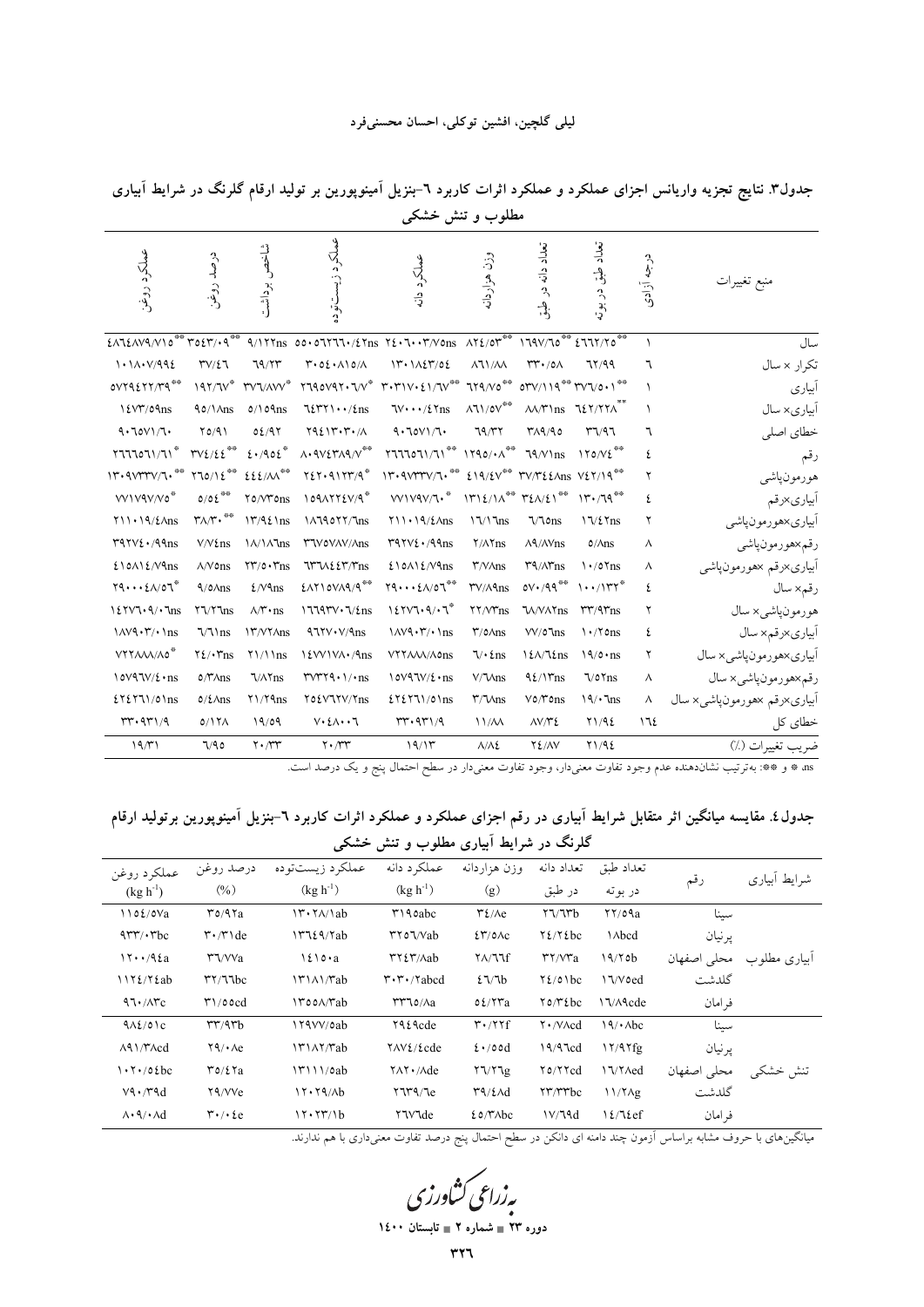ارزیابی اثرات کاربرد ٦-بنزیل آمینوپورین برتولید ارقام گلرنگ در شرایط تنش خشکی

|                                          |                                          |                                              | - در - ریا - بیاری - در - در - - در - - - در - - - - در |                                                     |             |               |  |
|------------------------------------------|------------------------------------------|----------------------------------------------|---------------------------------------------------------|-----------------------------------------------------|-------------|---------------|--|
| عملكرد روغن                              | عملکرد زیستتوده                          | عملكرد دانه                                  | تعداد دانه                                              | تعداد طبق                                           |             |               |  |
| $(kg h^{-1})$                            | $(kg h^{-1})$                            | $(kg h^{-1})$                                | در طبق                                                  | در بو ته                                            | رقم         | سال زراعي     |  |
| $4r\ell/4Vc$                             | 17271/Ta                                 | Y990/Aabc                                    | $1/\sqrt{2}d$                                           | $\mathsf{Y}\mathsf{Y}/\mathsf{Y}\cdot\mathsf{a}$    | سينا        |               |  |
| $V\S.$ / $V\Upsilon d$                   | 17770/7ab                                | $YAA$ / $2bc$                                | $\uparrow\uparrow/\uparrow\uparrow$                     | 19/77c                                              | پرنيان      |               |  |
| 910c                                     | ITEJA/Aab                                | $\Upsilon \vee \Upsilon$                     | $\mathsf{Y} \cdot \mathsf{Y} \mathsf{A} \mathrm{d}$     | $\mathbf{Y} \mathbf{Y} \cdot \mathbf{A} \mathbf{b}$ | محلى اصفهان | $1497 - 149V$ |  |
| $\Lambda$ ۲۰/٤ $\text{red}$              | 11V72/Vb                                 | $YAA$ / $2bc$                                | $\frac{1}{\sqrt{d}}$                                    | <b>IA/YVc</b>                                       | گلدشت       |               |  |
| $\Lambda$ 21/Vocd                        | $\frac{140 \text{ A} \cdot \text{A}}{2}$ | $\mathbf{r} \cdot \mathbf{A}/\mathbf{r}$ abc | $Y_{\ell}$ / $\cdot$ $\cdot$ $\cdot$ $\cdot$ $\cdot$    | 1V/99c                                              | فر امان     |               |  |
| $17.2/\lambda$ ab                        | $179V\frac{\xi}{\delta}$ ab              | $\mathbf{r} \cdot \mathbf{\mathfrak{e}}$ abc | <b>TA/VVb</b>                                           | 17/TC                                               | سينا        |               |  |
| $1127/7$ $Ab$                            | 127.2a                                   | rr77/va                                      | $\frac{1}{\sqrt{2}}$                                    | $\frac{1}{\sqrt{c}}$                                | ير نيان     |               |  |
| $\Upsilon \cdot \Upsilon / 2$ $\Delta a$ | $127 \cdot 1a$                           | $rr \cdot a$                                 | $\mathsf{r}\mathsf{v}/\mathsf{r}\mathsf{r}$ a           | $17/2$ ode                                          | محلى اصفهان | $149V - 149A$ |  |
| 1.92/19b                                 | $\Upsilon$ $\Lambda/\delta a$            | $\uparrow$ 110/2ab                           | $\frac{1}{\sqrt{2}}$                                    | $\sqrt{\frac{V}{f}}$                                | گلدشت       |               |  |
| 47/17c                                   | 17091/9ab                                | Y79V/9c                                      | 19/17d                                                  | $12/\cdot 2d$                                       | فر امان     |               |  |
|                                          |                                          |                                              |                                                         |                                                     |             |               |  |

جدول ۵. مقایسه میانگین اثر متقابل رقم در سال اجزای عملکرد و عملکرد اثرات کاربرد ٦-بنزیل آمینوپورین برتولید ارقام گلرنگ در شرایط آبیاری مطلوب و تنش خشکی

میانگینهای با حروف مشابه براساس اَزمون چند دامنه ای دانکن در سطح احتمال پنج درصد تفاوت معنیداری با هم ندارند.

| جد ول٦. مقایسه میانگین اجزای عملکرد و عملکرد اثرات کاربرد ٦-بنزیل آمینوپورین برتولید ارقام گلرنگ در شرایط آبیاری |  |  |
|------------------------------------------------------------------------------------------------------------------|--|--|
|                                                                                                                  |  |  |

| عملكرد روغن                           | درصد روغن                                         | شاخص برداشت                                            | عملكرد زيستتوده           | عملكرد دانه                                       | وزن هزاردانه                                   | تعداد دانه                                                     | تعداد طبق             |               |  |
|---------------------------------------|---------------------------------------------------|--------------------------------------------------------|---------------------------|---------------------------------------------------|------------------------------------------------|----------------------------------------------------------------|-----------------------|---------------|--|
| $(kg h-1)$                            | $(\%)$                                            | $\frac{9}{6}$                                          | $(kg h^{-1})$             | $(\text{kg h}^{-1})$                              | (g)                                            | در طبق                                                         | در بوته               |               |  |
| سال زراعي                             |                                                   |                                                        |                           |                                                   |                                                |                                                                |                       |               |  |
| $\Lambda$ 0 $\cdot$ /0 $\Lambda$ b    | $Y\Lambda/V \cdot b$                              | YY/9Va                                                 | I YOVE/Ya                 | $Y_1 \cdot 0 / 0a$                                | $\mathsf{TV}/\mathsf{N} \cdot \mathsf{b}$      | $Y\frac{M}{A}$                                                 | Y1/YVa                | $1490 - 1797$ |  |
| $\frac{1007}{T1a}$                    | $r\gamma/r\gamma_a$                               | $\gamma\gamma\gamma$ a                                 | $\frac{14047}{1a}$        | $\mathsf{r}\cdot\mathsf{o}/\Lambda a$             | $2 \cdot \Delta a$                             | $\mathsf{Y} \mathsf{Y} \mathsf{V} \cdot \mathsf{A} \mathsf{a}$ | $1/\sqrt{16}$         | $144 - 179V$  |  |
|                                       | شرايط آبياري                                      |                                                        |                           |                                                   |                                                |                                                                |                       |               |  |
| $\frac{1}{2}\frac{2V}{2\aa}$          | rr/22a                                            | $Y\xi/\delta Ya$                                       | $\frac{1211\tilde{r}}{a}$ | TT11/a                                            | $2\frac{1}{1}$ a                               | $\gamma$ 0/02a                                                 | $\lambda/\cdot$ Ya    | ابیاری مطلوب  |  |
| $\Lambda Y \Lambda / 22b$             | $T1/\ell b$                                       | Y1/91b                                                 | 11997/Tb                  | $\mathbf{y}_0 \cdot \mathbf{y}_0$                 | $\mathsf{r}\mathsf{v}/\mathsf{r}\mathsf{v}$    | YY/00b                                                         | 10/01b                | تنش خشكى      |  |
|                                       |                                                   |                                                        | رقم                       |                                                   |                                                |                                                                |                       |               |  |
| 1. V1/A9ab                            | $\mathbf{r}$ $\mathbf{r}$ $\mathbf{r}$            | $Y\ell/\cdot$ la                                       | 17770/fb                  | T192/Ta                                           | $r$ $0/0$ $r$ $c$                              | <b>YY/AYa</b>                                                  | 19/17a                | سينا          |  |
| $\lambda\lambda\Upsilon$ /0 $\cdot$ c | 19/19d                                            | YY/A2ab                                                | $170A \cdot 6b$           | $Y \wedge \xi \wedge \phi$                        | 21/17b                                         | YY/90a                                                         | 10/0 <sub>b</sub>     | پرنيان        |  |
| $\ln \cdot / \cdot \text{a}$          | $\mathsf{r}\mathsf{v}\cdot\mathsf{q}\mathsf{a}$   | $\frac{1}{\sqrt{2}}$                                   | 127VY/0a                  | <b>TYOA/Aa</b>                                    | $\mathsf{r}'\mathsf{1}/\mathsf{q}\mathsf{r}$ d | $Y\S2/Ta$                                                      | <b>IV/V</b> za        | محلى اصفهان   |  |
| $\Lambda$ 10/ $\Lambda$ 1 $c$         | T1/TC                                             | $Y\ell/\sqrt{a}$                                       | 1110T/1c                  | Y19Vc                                             | 21/79b                                         | $\Upsilon\Upsilon/\Upsilon$                                    | 10/Tb                 | گلدشت         |  |
| 992/2Vb                               | $\mathsf{r} \cdot \mathsf{N} \mathsf{c}$          | $\mathsf{Y} \mathsf{Y} / \mathsf{V} \cdot \mathsf{ab}$ | 17292/76                  | $\mathsf{r}\cdot\mathsf{r}\circ\wedge\mathsf{ab}$ | 20/11a                                         | Y0/VAa                                                         | $\lambda_0/\lambda_b$ | فر امان       |  |
|                                       | محلول،اشي سيتوكنين (ميكرومولار)                   |                                                        |                           |                                                   |                                                |                                                                |                       |               |  |
| V47/YAC                               | $\mathbf{r} \cdot / \mathbf{\mathcal{E}}$ 7b      | $Y \cdot / \xi b$                                      | $171V \cdot / Ab$         | YOO'V/AC                                          | $r\gamma\gamma\gamma b$                        | $\frac{1}{2}$ 00a                                              | $17/7$ ۸b             | شاهد          |  |
| 1.27/07b                              | $rr/r\epsilon$ a                                  | $Y_{\ell}/0$ a                                         | $17A \cdot 0/1b$          | T11V/07b                                          | $\mathcal{L} \cdot / \mathcal{N}$ a            | YY/A0a                                                         | IV/loa                | $\circ \cdot$ |  |
| 1127/1a                               | $\mathsf{r}\mathsf{r}$ / $\mathsf{r}\mathsf{r}$ a | $Y\xi/\rho$ oa                                         | ITUT/Ja                   | rr25/0a                                           | $\mathsf{r} \wedge \mathsf{r} \mathsf{q}$ a    | $Y_{\ell}/\Lambda Y_a$                                         | $19/Y$ a              | ٧٥            |  |

مطلوب و تنش خشکی

میانگینهای با حروف مشابه براساس آزمون چند دامنه ای دانکن در سطح احتمال پنج درصد تفاوت معنیداری با هم ندارند.

رزراعی کشاورزی<br>دوره ۲۳ ∎ شعاره ۲ ∎ نابستان ۱٤۰۰

**WYV**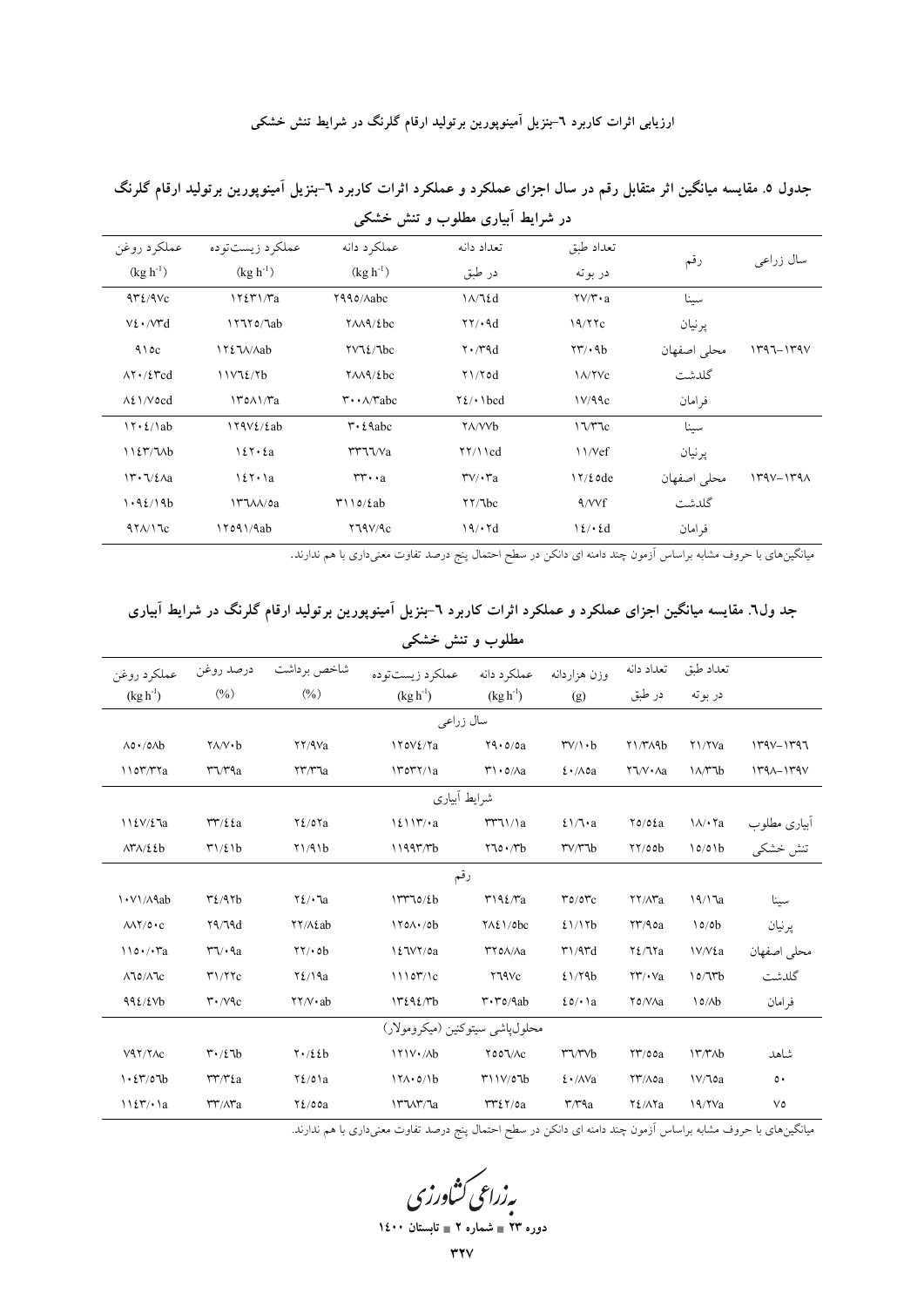٣.٣. وزن هزاردانه

نتايج تجزيه واريانس دادهها بيانگر وجود تفاوت معنىدار بين سال آزمایش، شرایط آبیاری، رقم، هورمونپاشی، اثر متقابل شرایط آبیاری در سال و اثر متقابل شرایط آبیاری در رقم بر وزن هزاردانه بود (جدول ٣). تيمار آبياري مطلوب در سال دوم آزمایش با میانگین ٤٢/٥٣ گرم بیشترین وزن هزاردانه و تیمار تنش خشکی در سال اول آزمایش با میانگین ۳۳/٥۹ گرم کمترین وزن هزاردانه را داشت و تنش خشکی بهترتیب باعث کاهش ۲۱ و ۸ درصدی وزن هزاردانه در سال اول و دوم أزمايش شد (شكل).

بررسی اثر متقابل آبیاری در رقم بر وزن هزاردانه نشان داد که رقم فرامان در شرایط آبیاری مطلوب با میانگین ٥٤/٢٣ گرم بيش ترين وزن هزاردانه و رقم محلي اصفهان در شرایط تنش خشکی با میانگین ۲۷٬۲۹ گرم کم,ترین وزن هزاردانه را داشتند و این درحالی است که در تنش خشکی به ترتیب رقم فرامان و محلی اصفهان کاهش ۱۹/۵ و ۰/۰۹ درصدی وزن هزاردانه را داشتند (جدول ٤). تنش خشکی باعث كاهش توليد و انتقال اسيميلاتها به دانه مى شود. کاهش طول دوره رشد سبب پرنشدن کامل دانهها و تولید دانههای کوچکتر در شرایط تنش خشکی می شود و وزن دانه در شرایط تنش خشکی کمتر میگردد ( & Omidi Sepehri, 2014). همچنین کاربرد سیتوکنین باعث افزایش وزن هزاردانه نسبت به شاهد شد (جدول ٦). بالاترين وزن هزاردانه با کاربرد غلظت ٥٠ میکرومولار سیتوکنین بهدست آمد که نسبت به تیمار شاهد افزایش ۱۲ درصدی را داشت و این در حالی بود که بین تیمار ٥٠ میکرومولار و ٧٥ میکرومولار اختلاف معنیداری مشاهده نشد (جدول ٦). مصرف خارجي سيتوكنين، در مراحل اوليه رشد دانه احتمالاً از طريق افزايش تقسيم سلولي، به تعويقانداختن پيرې گياه و افزایش ظرفیت فتوسنتزی و در مراحل پرشدن دانه از طریق به تعويقانداختن پيري و افزايش دوره فعال رشد دانه موجب

<mark>پەزراعى ڭناورز</mark>

دوره ۲۳ = شماره ۲ = تابستان ۱٤۰۰

افزایش وزن دانهها شده است. بهطورکلی می توان گفت که كاربرد سيتوكنين احتمالأ با افزايش طول مدت زمان پرشدن دانه و همچنین افزایش سرعت پرشدن دانه که ناشی از افزایش فعالیت مخزن است، باعث ذخیره بیش تر مواد فتوستتزی در دانه شده و وزن هزاردانه را افزایش داده است. افزایش وزن هزاردانه با کاربرد هورمون سیتوکنین با مطالعه روی ذرت (Mahrokh *et al.*, 2019) و گلرنگ (Mohammadi et al., 2014) نيز گزارش شده است.

٤.٣. عملكرد دانه

اثر شرایط ابیاری، رقم، هورمونپاشی، اثر متقابل شرایط آبیاری در رقم، اثر متقابل رقم در سال و اثر متقابل هورمونياشي در سال بر عملكرد دانه معنىدار شد (جدول ٣).



شکل۳. مقایسه میانگین اثر متقابل شرایط آبیاری در سال بر وزن هزاردانه. میانگینهای با حروف مشابه براساس آزمون چند دامنهای دانکن در سطح احتمال پنج درصد تفاوت معنیداری با هم ندارند.

مقایسه میانگین اثر متقابل شرایط آبیاری در رقم نشان داد که رقم فرامان و گلدشت بهترتیب در شرایط آبیاری مطلوب با میانگین ۳۳٦٥/۸ و ۳۰۳۰/۲ کیلوگرم بر هکتار بیشترین و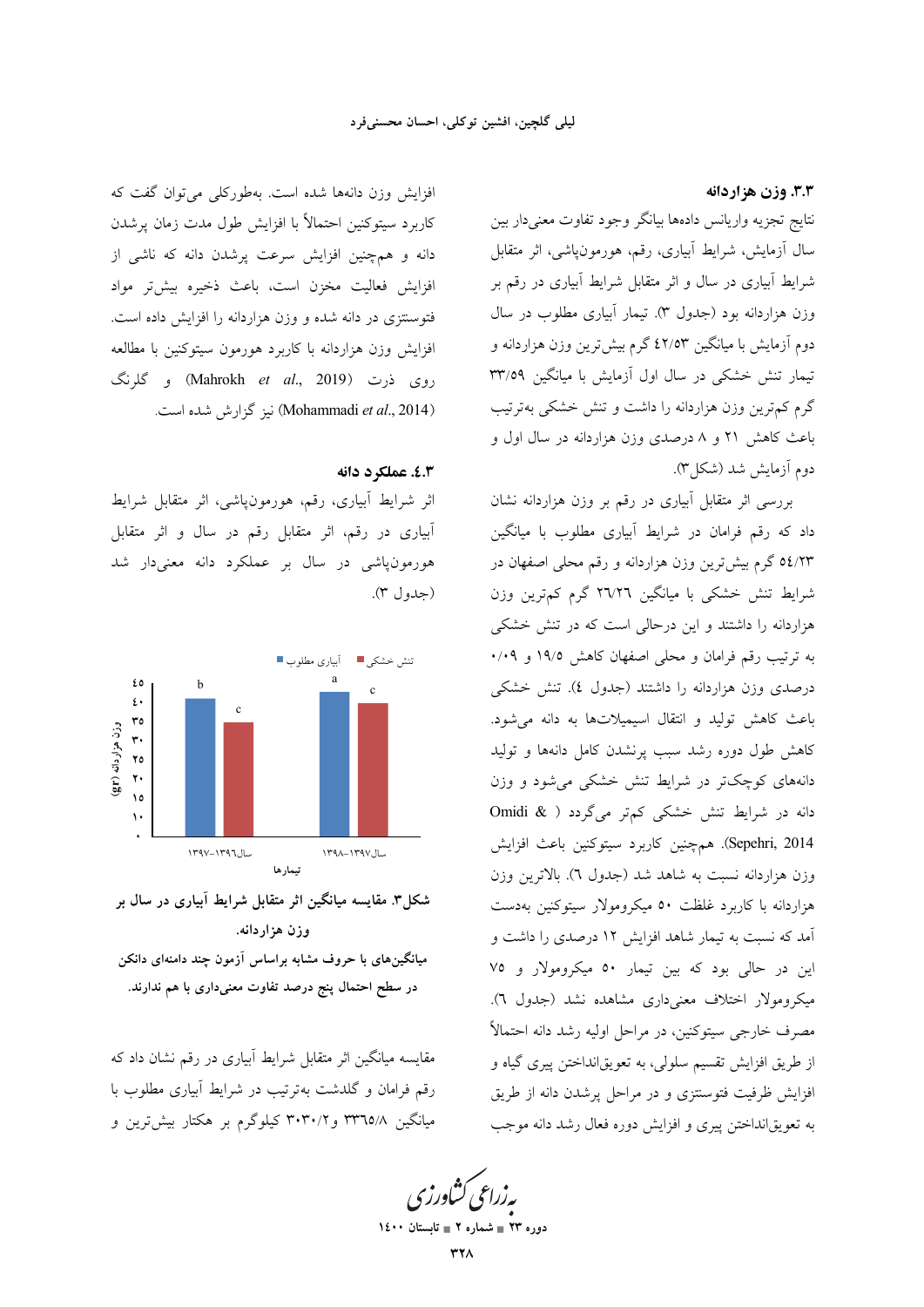حاصل شد که با کاربرد این غلظت در سال اول آزمایش و نیز کاربرد غلظت ۵۰ میکرومولار در هر دو سال آزمایش تفاوت معنیداری نداشت و کم,ترین عملکرد دانه با عدم کاربرد هورمون در سال اول آزمایش (با میانگین ۲۳۰۲/۵ کیلوگرم در هکتار) بود و این درحالی است که تیمار سیتوکنین بهترتیب در سال اول و سال دوم باعث افزایش ٤٤/١ و ١٩/٦ درصدي عملكرد دانه نسبت به تيمار شاهد شد (شکل ٤). مصرف خارجي سيتوکنين در مرحله گل(هي و پر شدن دانه، احتمالاً از طریق تقسیم سلولی، افزایش ظرفیت فتوسنتزی و افزایش دوره فعال رشد دانه از طریق به تعويقانداختن پيري و افزايش دانهها باعث افزايش عملكرد دانه شده است. در مرحله گلدهی، تخمدانهای بارور شروع به رشد و تکامل میکنند و نیاز به تقسیم سلولی بیشتر میشود. از طرفی سلولهای جدید به مواد غذایی بیشتری برای رشد و نمو خود احتیاج دارند، بنابراین باید میزان تولید و انتقال مواد غذایی برای دانههای در حال رشد افزایش پابد و سيتوكنين مي تواند با افزايش تخليه قندها از آوند آبكش و کمک به انتقال آنها به آپویلاست و اثر بر تحرک قندهای ذخیرهشده به تأمین مواد غذایی برای دانههای در حال رشد كمك نموده، از اين طريق باعث حفظ تعداد بيشترى از دانهها و ذخیره مواد غذایی بیشتری در آنها شود و در نهايت باعث افزايش عملكرد شود (Zaheer et al., 2019).

## 0.3. عملكرد زيست توده

رقم در سال بر عملکرد زیستتوده بود (جدول ٣). رقم محلی اصفهان در شرایط آبیاری مطلوب با میانگین ١٤١٥٠/٤ کیلوگرم در هکتار بیشترین عملکرد زیستتوده و رقم فرامان در شرایط تنش خشکی کمترین عملكرد زيستتوده را داشتند. رقم سينا و فرامان بهترتيب با کاهش ۰/۰۷ و ۱۲/۷ بیشترین و کم ترین عملکرد زيستتوده را داشتند (جدول ٤). کم ترین عملکرد دانه و در شرایط تنش خشکی سینا و گلدشت بهترتیب با میانگین ۲۹٤۹ و ۲۹۳۹/۲ کیلوگرم بر هکتار بیش ترین و کم ترین عملکرد دانه را بهخود اختصاص داد (جدول ٤). و اين در حالي است كه رقم فرامان وسينا بهترتیب در تنش خشکی کاهش ۲۵/۷ و ۰/۰۸ درصدی كاهش عملكرد را بهخود اختصاص داد. بهنظر مىرسد رقم سینا توانسته در شرایط تنش خشکی عملکرد دانه بیشتری نسبت به دیگر ارقام داشته باشد و رقم متحمل تری نسبت به دیگر ارقام در شرایط تنش خشکی باشد. عملکرد دانه برایندی است از اجزای عملکرد آن یعنی تعداد طبق در بوته، تعداد دانه در طبق و وزن دانهها و کاهش تولید مواد فتوسنتزی و لقاح گلها در شرایط تنش خشکی، باعث کاهش تعداد طبق، تعداد دانه در طبق و وزن دانهها شده و بهدنبال كاهش اين اجزا، عملكرد دانه نيز كاهش مى يابد (Ghamarnia & Sooehri, 2010). یکی دیگر از دلایل مهم کاهش عملکرد دانه در شرایط تنش خشکی می تواند ناشی از محدوديت منبع يا مخزن باشد. بهطوركلي، كاهش دوره پرشدن دانه، کوچکشدن دانه و کاهش وزن دانه از دلایل کاهش عملکرد در مرحله زایشی میباشد. از طرف دیگر هم کمبود آب منجر به کاهش شدید تجمع ماده خشک و تولید مخزنهای ضعیف میشود که در نهایت باعث کاهش عملکرد دانه میشود. گزارش دیگری هم حاکی از آنست که اعمال تنش در مرحله گلدهی باعث کاهش زیاد عملکرد دانه در گیاه گلرنگ شده است (Ahmed & Suliman, 2010). در بررسی اثر متقابل رقم در سال نیز ارقام محلی اصفهان، پرنیان، سینا و گلدشت در سال دوم و ارقام سینا و فرامان در سال اول بیشترین عملکرد دانه را داشتند و پایینترین عملکرد دانه نیز مربوط به رقم فرامان در سال دوم آزمایش بود (جدول ٥). همچنین، در بررسی اثر متقابل هورمون،پاشی در سال، بیشترین عملکرد دانه با کاربرد ۷۵ میکرومولار در سال دوم آزمایش (با میانگین ۳۳٦٥ کیلوگرم در هکتار)

بەزراعى ڭشاورزى

دوره ۲۳ = شماره ۲ = تابستان ۱٤۰۰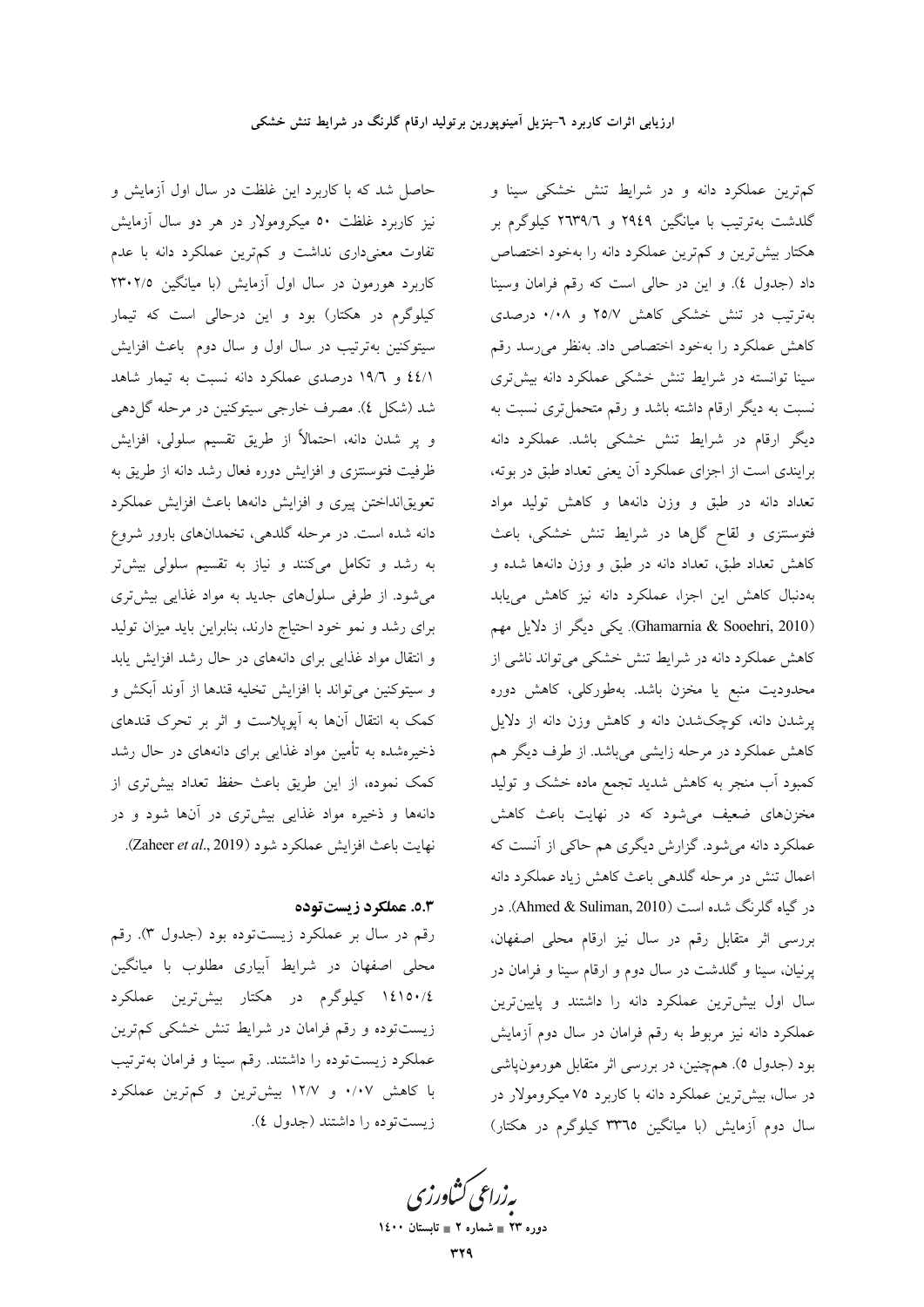



شکل ٤. مقایسه میانگین اثر متقابل هورمون پاشی در سال بر عملکرد دانه میانگینهای با حروف مشابه براساس آزمون چند دامنه ای دانکن در سطح احتمال پنج درصد تفاوت معنیداری با هم ندارند.

### ۳. ٦. شاخص برداشت

نتايج تجزيه واريانس نشاندهنده تأثير معنىدار شرايط آبیاری، رقم و هورمونپاشی بر شاخص برداشت بود (جدول ٣). اعمال تنش خشكي باعث كاهش ١١/٩١ درصد شاخص برداشت شد (جدول ٦). در شرايط آبياري مطلوب بالابودن قدرت منبع و مخزن منجر به افزایش شاخص برداشت شد، که ناشی از تشکیل تعداد زیادتر دانه در بوته بود که موجب اختصاص بیشتر مواد فتوسنتزی به دانه شد و در نتیجه شاخص برداشت افزایش یافت. کاهش شاخص برداشت در اثر تنش خشکی می تواند بهعلت کاهش عملکرد دانه که خود به علت كاهش طبق و تعداد دانه در طبق اتفاق مى افتد، باشد. تغییرات شاخص برداشت وابستگی زیادی به تغییرات عملکرد دانه دارد. ازآنجاییکه شاخص برداشت از نسبت عملکرد اقتصادی به عملکرد زیستتوده حاصل می شود، هر عاملی که عملکرد دانه را بیش تر از وزن خشک کل تحت تأثير قرار دهد باعث تغيير شاخص برداشت مي شود ( Doras & Sioulas, 2008). در بین ارقام مورد مطالعه، رقم گلدشت وسینا (با میانگین ۲٤/۱۹ و ۲٤/۰٦ درصد) بیش ترین شاخص برداشت و رقم محلی اصفهان (با میانگین ۲۲/۰۵ درصد) كمترين شاخص برداشت را بهخود اختصاص داد (جدول٦). کمبود آب باعث کاهش توانایی گیاه در جذب عناصر غذایی، ساخت و انتقال مواد پرورده می شود و این امر .<br>تجمع ماده خشک در گیاه و در نتیجه عملکرد زیستتوده را کاهش میدهد. قطع آبیاری باعث آسیب بیشتری به روند تجمع ماده خشک و در نهایت عملکرد زیستتوده می شود، کاهش تجمع ماده خشک یا عملکرد زیستتوده با قطع آبیاری در گیاه گلرنگ توسط پژوهشگران دیگری Eshghizade & Ehsanzadeh, ) نيز گزارش شده است 2009). همچنین، در بررسی اثر متقابل رقم در سال نیز ارقام پرنیان، محلی اصفهان و گلدشت در سال دوم و ارقام سینا و فرامان در سال اول آزمایش بیش ترین عملكرد زيستتوده را بهخود اختصاص دادند (جدول ٥). تیمار ۷۵ میکرومولار سیتوکنین باعث افزایش ۱۲/٤۲ درصد در عملکرد زیستتوده نسبت به عدم کاربرد آن شد (جدول ٦). بالابودن ماده خشک تولیدی با کاربرد سیتوکنین می تواند بهعلت تأخیر در پیری برگها باشد، که با ایجاد منبع فیزیولوژیک کارآمد برای استفاده هرچه بیشتر از نور دریافتی و افزایش انتقال مواد پرورده به بخشهای مختلف گیاه و افزایش تولید ماده خشک بيش تر شده است (Hussein et al., 2015).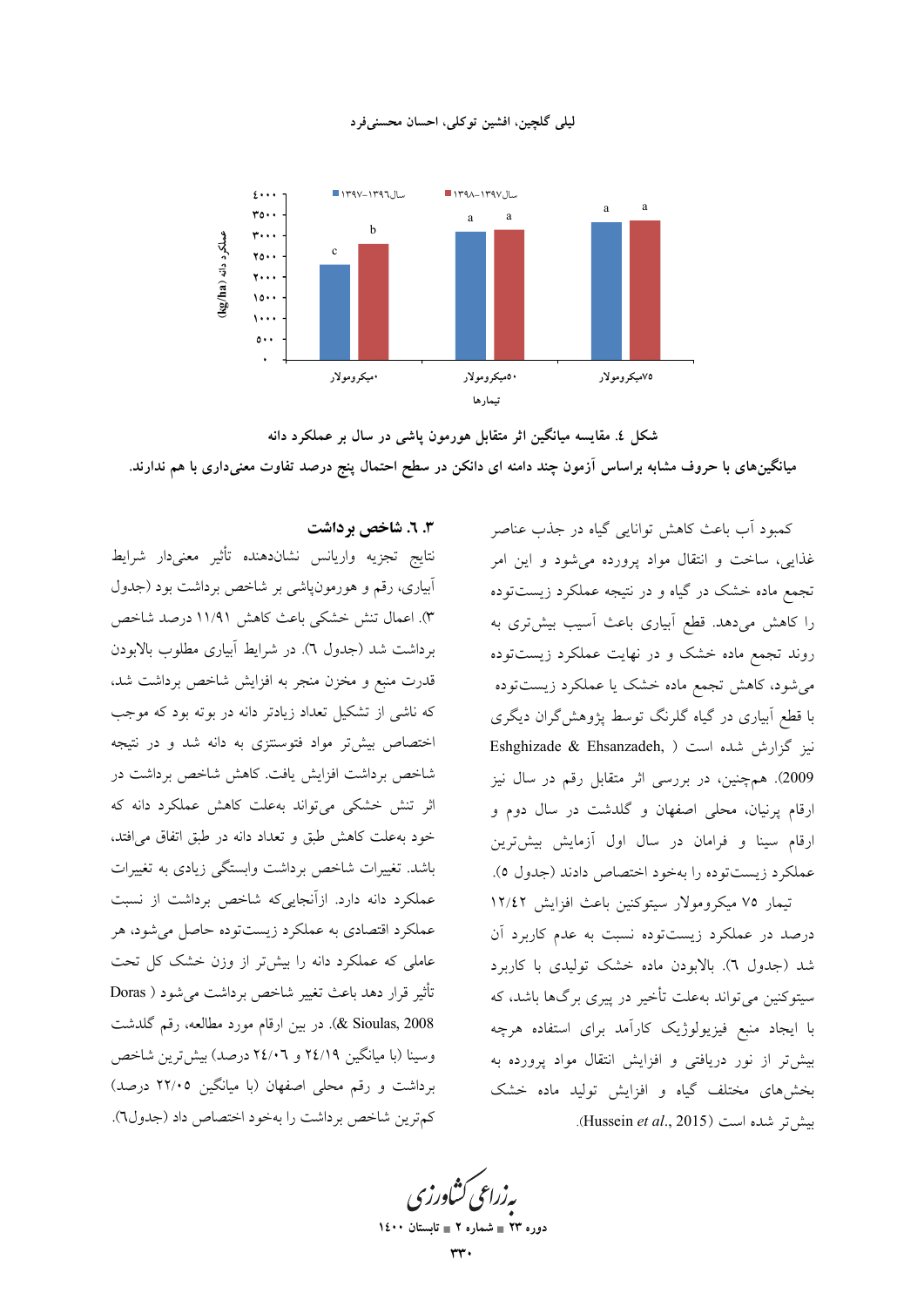بیشترین درصد روغن و تیمار عدم کاربرد هورمون هم در شرایط آبیاری مطلوب و هم در شرایط تنش خشکی كمترين درصد روغن را داشتند (شكل ٥).

تیمار ۷۵ میکرومولار سیتوکنین در شرایط مطلوب آبیاری و تنش خشکی بهترتیب باعث افزایش ۱۵ و ۱۰ درصدی درصد روغن نسبت به شاهد شد، در حالی که بین تیمار ۷۵ میکرومولار و ۵۰ میکرومولار سپتوکنین اختلاف معنی داری مشاهده نشد. ستیوکنین، با افزایش انتقال مواد فتوسنتزى و اسميلاتها و تنظيم روابط منبع و مخزن باعث افزایش وزن هزاردانه شده است، در حالی که سیتوکنینها با افزایش انتقال شیره پرورده به دانه باعث افزایش مغز دانه به پوسته دانه می شوند، با افزایش مغز دانه به پوسته آن درصد روغن نیز افزایش می یابد. بنابراین سیتوکنینها هم در شرایط آبیاری مطلوب و هم در شرایط تنش خشکی باعث کاهش اثرات ناشی از تنش و افزایش درصد روغن می شوند. کاربرد هورمون سیتوکنین باعث افزایش محتوی روغن گلرنگ در يژوهش ديگري نيز شده است (Ullah & Bano, 2011).

### 8.3 عملكرد روغن

اثر سال آزمایش، شرایط آبیاری، رقم، هورمون،پاشی، اثر متقابل شرایط آبیاری در رقم، اثر متقابل رقم در سال و اثر متقابل شرایط آبیاری در هورمون $\psi$ شی در سال بر این صفت معنیدار بود (جدول ۳). مقایسه میانگین دادهها برای اثر متقابل شرایط آبیاری در رقم نشان داد که رقم محلی اصفهان و سینا در شرایط آبیاری مطلوب و تنش خشکی بهترتیب بیش ترین و کم ترین عملکرد روغن را داشتند (جدول ٤). رقم محلی اصفهان و سینا در تنش خشکی بهترتیب کاهش ۱۷/٦ و ۱۷/۲ درصدی را نسبت به آبیاری مطلوب داشتند. کاهش عملکرد روغن در شرایط تنش خشکی ناشی از کاهش دو جز آن یعنی عملکرد دانه و درصد روغن و بهطور عمده عملكرد دانه است (Koutroubas et al., 2009).

همچنین، اعمال سیتوکنین با غلظت ۷۵ و ۵۰ میکرومولار بهترتیب باعث افزایش ۲۰ و ۱۹/۹۱ درصدی در شاخص برداشت نسبت به تیمار شاهد شد (جدول ٦). افزایش شاخص برداشت با تیمار سیتوکنین در پژوهش دیگری نیز گزارش شده است که مطابق با نتایج این Zaheer et al., 2019; Mohammadi et ) آزمایش میباشد al., 2014). افزايش شاخص برداشت با كاربرد سيتوكنين را می توان به افزایش عملکرد دانه این گیاه در هر دو شرایط آبیاری مطلوب و تنش خشکی نسبت داد.

### ٧.٣. درصد روغن

نتايج تجزيه واريانس صفت درصد روغن نشان داد كه درصد روغن تحت تأثير سال آزمايش، شرايط آبياري، رقم، هورمونپاشی، اثر متقابل شرایط آبیاری در رقم و اثر متقابل شرایط آبیاری در هورمونپاشی بود (جدول ۳). در شرایط آبیاری مطلوب ارقام محلی اصفهان و سینا بهترتیب با میانگینهای ۳٦/٧٧ و ۳٥/٩٢ درصد و در شرایط تنش خشکی نیز رقم محلی اصفهان بهترتیب با میانگین ۳٥/٤٢ درصد بيشترين درصد روغن را داشتند (جدول ٤). مهم ترین عاملی که برای کاهش درصد روغن در تنش خشکی میتوان عنوان کرد این است که تنش خشکی باعث بروز اختلال در پر شدن دانهها شده و طول دوره پرشدن دانهها را کاهش میدهد، پس فرصت برای تجمع پروتئین در دانه فراهم شده و در نتیجه درصد روغن کاهش می یابد. در واقع تنش خشکی بهویژه در هنگام رسیدگی دانهها درصد روغن را كاهش ودرصد پروتئين را افزايش میدهد و در این حالت فرصت کافی برای سنتز روغن از پروتئينها فراهم نمي شود (Ashrafi & Razmjoo, 2010). مقايسه ميانگين دادهها درخصوص اثر متقابل شرايط آبيارى و هورمونپاشی نیز نشان داد که شرایط آبیاری مطلوب و تیمار ۷۵ میکرومولار سیتوکنین با میانگین ۳۵/۲۵ درصد،

بەزراعى ڭشاورزى

دوره ۲۳ = شماره ۲ = تابستان ۱٤۰۰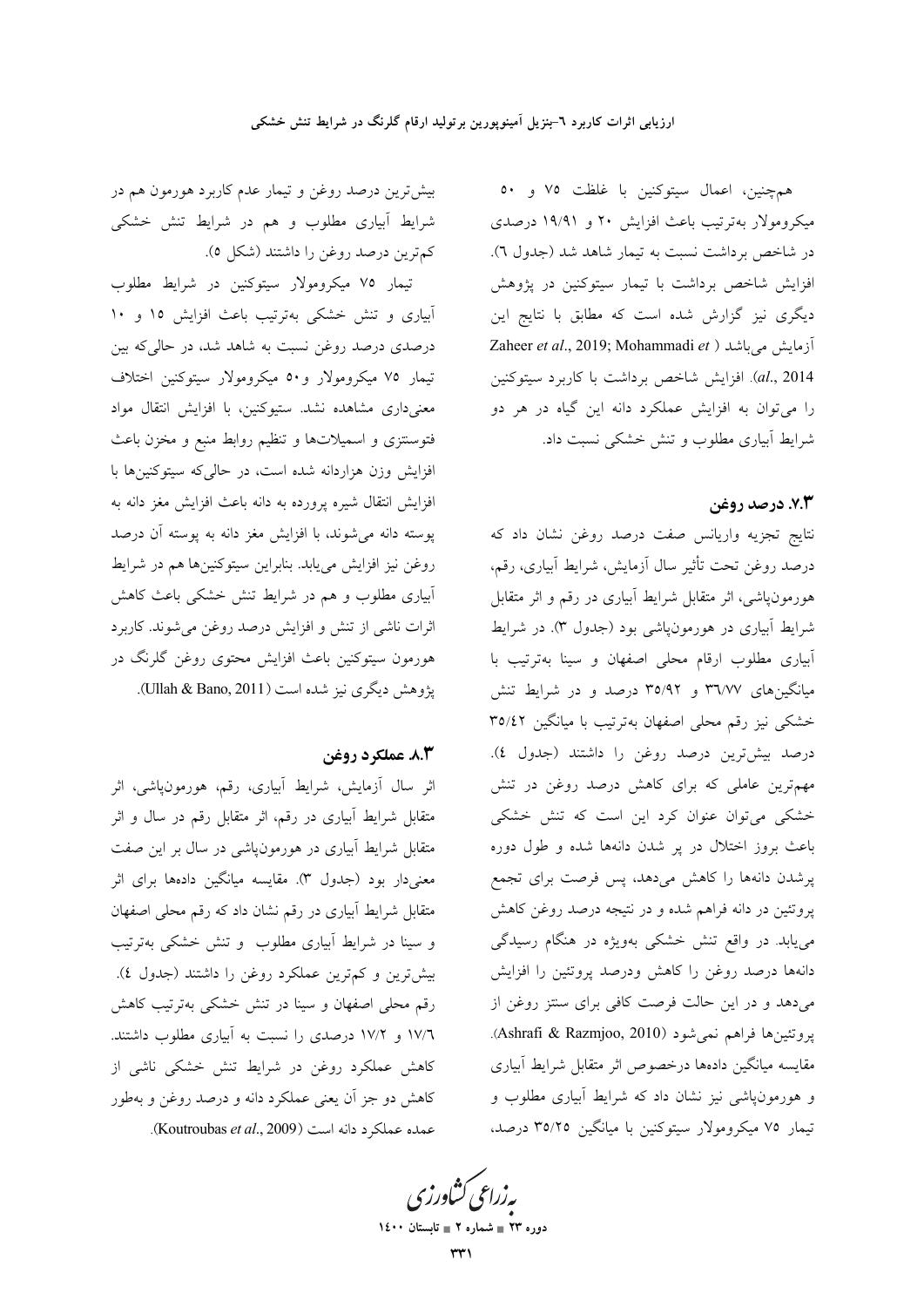#### ليلي گلچين، افشين توكلي، احسان محسنىفرد



شکل0. مقایسه میانگین اثر متقابل شرایط آبیاری در هورمون پاشی بر درصد روغن میانگینهای با حروف مشابه براساس آزمون چند دامنهای دانکن در سطح احتمال پنج درصد تفاوت معنیداری با هم ندارند.

در بررسی اثر متقابل شرایط آبیاری در هورمونپاشی در سال نیز مشخص شد که کاربرد ۷۵ و ۵۰ میکرومولار ستیوکنین در سال دوم هم در شرایط آبیاری مطلوب و هم در شرایط تنش خشکی و کاربرد ۷۵ و ۵۰ میکرومولار ستیوکنین در سال اول در شرایط آبیاری مطلوب بیش ترین عملکرد روغن را داشت، در حالی که تیمار ۷۵ میکرومولار سپتوکنین در شرایط آبیاری مطلوب بهترتیب در سال اول و دوم افزایش ۸۷ و ۲۲ درصدی و در تنش خشکی بهترتيب در سال اول و دوم افزايش ٤٩/٩ و ٣٤/٤ درصدی عملکرد روغن را داشت (شکل ٦). عملکرد روغن برایندی از درصد روغن و عملکرد دانه است و سیتوکنینها از یکسو با افزایش انتقال شیره پرورده به دانهها باعث افزایش عملکرد دانه و از سوی دیگر باعث افزايش درصد مغز دانه نسبت به پوسته دانه شده و درصد روغن را افزایش داده است، در نتیجه با افزایش عملکرد دانه و درصد روغن عملكرد روغن بهطور قابل توجهي افزایش می یابد. بنابراین می توان گفت که هورمون سیتوکنین هم در شرایط آبیاری مطلوب و هم در شرایط تنش خشکی توانسته است عملکرد روغن را افزایش <mark>ده</mark>د که با نتایج پژوهش گران دیگری نیز مطابقت دارد (Reiahisamani et al. 2018).

درشرایط تنش خشکی بهدلیل افزایش درجه حرارت هوا و كوتاهشدن دوره رشد رويشي گياه ميزان فتوسنتز تحت تأثير قرار گرفته و تولید مواد فتوسنتزی کاهش می یابد که در شرایط تنش تولید طبق و دانهبندی طبق و همچنین پرشدن دانه، موجب كاهش عملكرد ودر نتيجه باعث كاهش درصد روغن و عملکرد روغن می شود. بهنظر می رسد ارقامی که زیستتوده بیشتری در طول دوره رشد دارند، تحت تأثیر تعداد غوزه بیش تر قرارگرفته و مواد غذایی بیش تری را در زمان پرشدن دانهها منتقل کرده، عملکرد دانه و در نتیجه عملکرد روغن بیشتر خواهد شد. بهنظر میرسد رقم محلی اصفهان و سینا با داشتن عملکرد دانه و درصد روغن بیشتر در شرایط تنش خشکی عملکرد روغن بیشتری داشته و ارقام متحملي از لحاظ توليد روغن در تنش خشكي هستند. در بررسی اثر متقابل رقم در سال نیز رقم محلی اصفهان و فرامان در سال دوم آزمایش بیش ترین و کم ترین عملکرد روغن و سینا و پرنیان در سال اول آزمایش بیشترین و كم ترين عملكرد روغن را داشتند. رقم محلي اصفهان و سينا بهترتیب در سال اول کاهش ٤٢/٧ و ٢٨/٧ درصدی عملکرد روغن نسبت به سال دوم آزمایش را داشتند، احتمالاً این کاهش عملکرد روغن در سال اول می تواند بهدلیل تفاوت آبوهوايي باشد (جدول ٥).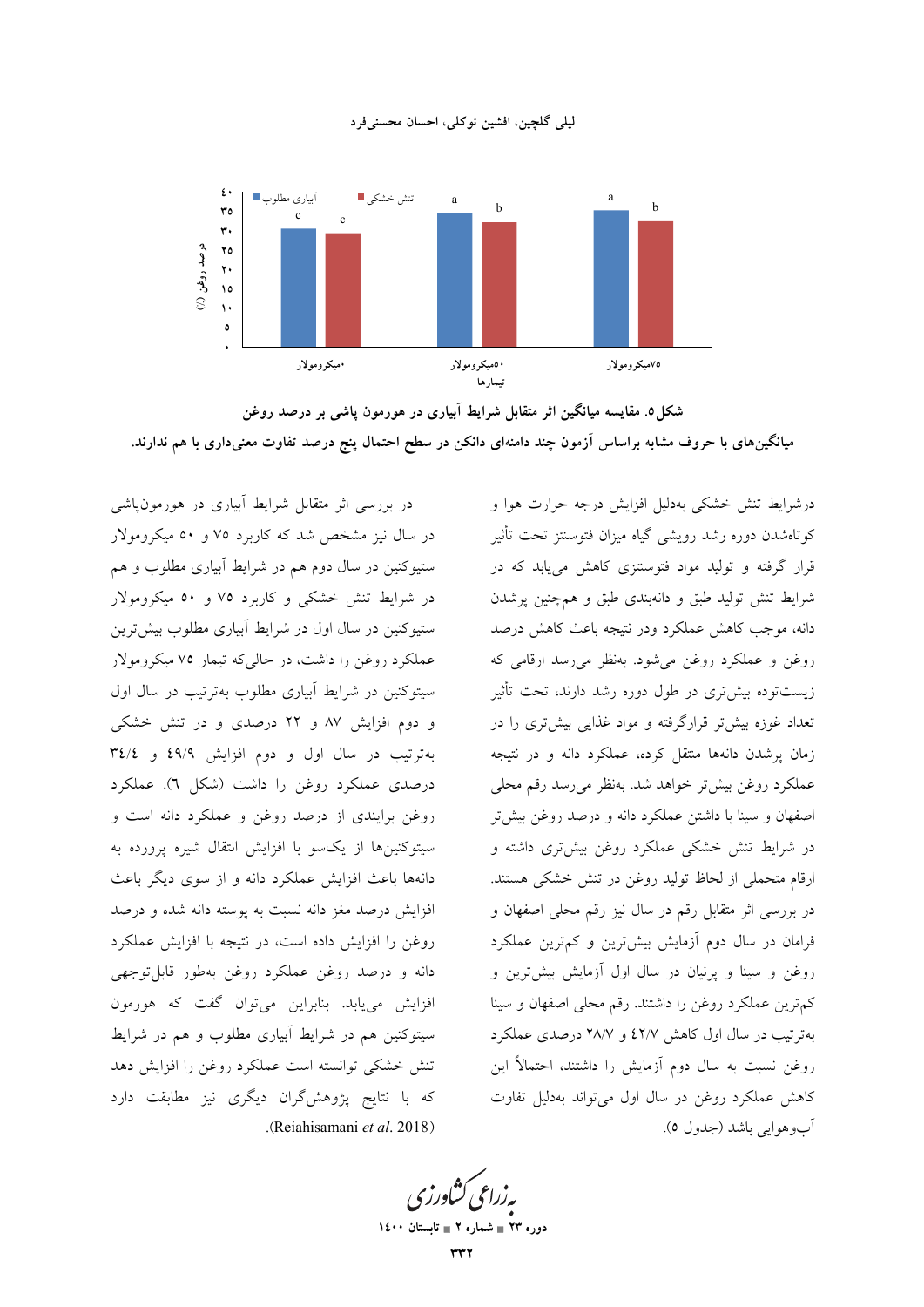

ارزیابی اثرات کاربرد ٦-بنزیل آمینویورین برتولید ارقام گلرنگ در شرایط تنش خشکی



cowpea. Agriculture and Biology Journal of North America, 1(4), 534-540.

- Ashrafi, E., & Razmjoo, K. (2010). Effect of irrigation regimes on oil content and composition of safflower (Carthamus tinctorius L.) cultivars. Journal of the American Oil Chemists' Society, 87, 499-506. doi.org/10.17221/591/2019-PSE
- Beyyavas, V., Haliloglus, H., Copur, O., & Yilmaz, A. (2011). Determination of seed yield and yield components of some safflower (Carthamus tinctorius L.) cultivars; lines and populations under the semi-arid Conditions. South African Journal of Biotechnology, 10(4), 527-534.
- Contour-Ansel, D., Torres-Franklin, M.L., Zuily-Fodil, Y., & Cruz de Carvalho, M.H. (2010). An aspartic acid protease
- From common bean is expressed 'on call' during water stress and early recovery. Journal of Plant Physiology, 167, 1606-1612.
- Doras, C.A., & Sioulas, C. (2008) Safflower yield, chlorophyll content, photosynthesis, and water use efficiency response to nitrogen fertilization under rain fed conditions. Industrial Crops and Products  $75 - 85.$  $27(9)$ , https://doi.org/10.1016/j.indcrop.2007.07.020
- Emongor, V. (2010). Safflower (Carthamus tinctorius L.) the underutilized and neglected crop: a review. Asian Journal of Plant Sciences, 9, 299-306.
- Eshghizade, H. R., & Ehsanzadeh, P. (2009). Maize hybrids performance under differing irrigationregimes: 1-chlorophyll fluorescence, growth and grain yield. Iranian Journal of Agricultural Sciences, 40, 144-135.

## ٤. نتيجه گيري

تنش خشکی موجب کاهش اجزای عملکرد، عملکرد دانه، عملکرد زیستتوده، درصد روغن و عملکرد روغن شد. در تمام ارقام مورد بررسی و در هر دو شرایط آبیاری مطلوب و تنش خشکی در هر دو سال آزمایش کاربرد سبتوكنين با غلظت ٧٥ ميكرومولار باعث افزايش تمام صفات موردمطالعه شد. بنابراین کاربرد سیتوکنین را می توان به عنوان روشی برای بهبود عملکرد و درصد روغن در گلرنگ هم در شرایط آبیاری مطلوب و هم در شرایط تنش خشکی گزارش کرد. ضمن اینکه برای دستیابی به اطلاعاتی جامع در مورد رقم جدید کشتشده نیازمند مطالعه این رقم در شرایط آبوهوایی مختلف نيز مي باشد.

٥. تعارض منافع هيچ گونه تعارض منافع توسط نويسندگان وجود ندارد.

### ٦. منابع

Ahmed, F.E., & Suliman, A.S.H. (2010). Effect of water stress applied at different stages of growth on seed yield and water use efficiency of

دوره ۲۳ = شماره ۲ = تابستان ۱٤۰۰